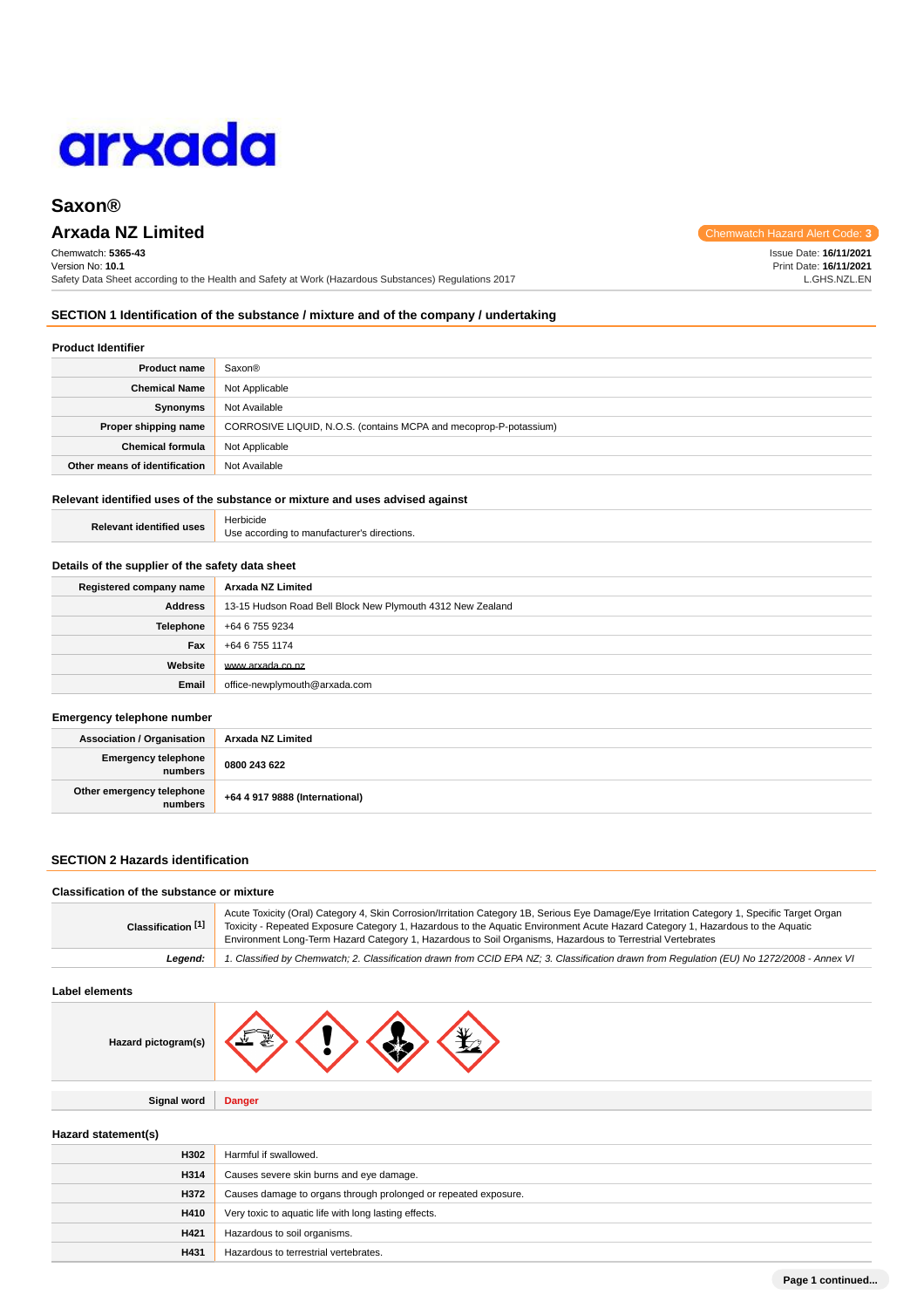## **Precautionary statement(s) Prevention**

| P260 | Do not breathe mist/vapours/spray.                                               |
|------|----------------------------------------------------------------------------------|
| P264 | Wash all exposed external body areas thoroughly after handling.                  |
| P280 | Wear protective gloves, protective clothing, eye protection and face protection. |
| P270 | Do not eat, drink or smoke when using this product.                              |
| P273 | Avoid release to the environment.                                                |

## **Precautionary statement(s) Response**

| P301+P330+P331 | IF SWALLOWED: Rinse mouth. Do NOT induce vomiting.                                                                               |
|----------------|----------------------------------------------------------------------------------------------------------------------------------|
| P303+P361+P353 | IF ON SKIN (or hair): Take off immediately all contaminated clothing. Rinse skin with water [or shower].                         |
| P305+P351+P338 | IF IN EYES: Rinse cautiously with water for several minutes. Remove contact lenses, if present and easy to do. Continue rinsing. |
| P310           | Immediately call a POISON CENTER/doctor/physician/first aider.                                                                   |
| P363           | Wash contaminated clothing before reuse.                                                                                         |
| P391           | Collect spillage.                                                                                                                |
| P301+P312      | IF SWALLOWED: Call a POISON CENTER/doctor/physician/first aider if you feel unwell.                                              |
| P304+P340      | IF INHALED: Remove person to fresh air and keep comfortable for breathing.                                                       |

### **Precautionary statement(s) Storage**

**P405** Store locked up.

## **Precautionary statement(s) Disposal**

**P501** Dispose of contents/container to authorised hazardous or special waste collection point in accordance with any local regulation.

# **SECTION 3 Composition / information on ingredients**

### **Substances**

See section below for composition of Mixtures

# **Mixtures**

| <b>CAS No</b> | %[weight]                                                                                                                                                                                             | Name                                       |  |
|---------------|-------------------------------------------------------------------------------------------------------------------------------------------------------------------------------------------------------|--------------------------------------------|--|
| 1929-86-8     | $10 - 20$                                                                                                                                                                                             | mecoprop-P-potassium                       |  |
| 94-74-6       | $10 - 20$                                                                                                                                                                                             | <b>MCPA</b>                                |  |
| 64742-94-5    | $10 - 20$                                                                                                                                                                                             | aromatic solvent 200                       |  |
| 81406-37-3    | < 10                                                                                                                                                                                                  | fluroxypyr methylheptyl ester              |  |
| Not Available | balance                                                                                                                                                                                               | Ingredients determined not to be hazardous |  |
| Legend:       | 1. Classified by Chemwatch; 2. Classification drawn from CCID EPA NZ; 3. Classification drawn from Regulation (EU) No 1272/2008 - Annex VI;<br>4. Classification drawn from C&L * EU IOELVs available |                                            |  |

## **SECTION 4 First aid measures**

### **Description of first aid measures**

| Description or hist ald measures |                                                                                                                                                                                                                                                                                                                                                                                                                                                                                                                                                                                                                                                                                                                                                                                                                                                                                                                                                                                                                                                                                                                                                                  |  |  |
|----------------------------------|------------------------------------------------------------------------------------------------------------------------------------------------------------------------------------------------------------------------------------------------------------------------------------------------------------------------------------------------------------------------------------------------------------------------------------------------------------------------------------------------------------------------------------------------------------------------------------------------------------------------------------------------------------------------------------------------------------------------------------------------------------------------------------------------------------------------------------------------------------------------------------------------------------------------------------------------------------------------------------------------------------------------------------------------------------------------------------------------------------------------------------------------------------------|--|--|
| <b>Eye Contact</b>               | If this product comes in contact with the eyes:<br>Immediately hold eyelids apart and flush the eye continuously with running water.<br>Ensure complete irrigation of the eye by keeping eyelids apart and away from eye and moving the eyelids by occasionally lifting the upper<br>and lower lids.<br>▶ Continue flushing until advised to stop by the Poisons Information Centre or a doctor, or for at least 15 minutes.<br>Transport to hospital or doctor without delay.<br>▶ Removal of contact lenses after an eye injury should only be undertaken by skilled personnel.                                                                                                                                                                                                                                                                                                                                                                                                                                                                                                                                                                                |  |  |
| <b>Skin Contact</b>              | If skin or hair contact occurs:<br>Filush skin and hair with running water (and soap if available).<br>Seek medical attention in event of irritation.                                                                                                                                                                                                                                                                                                                                                                                                                                                                                                                                                                                                                                                                                                                                                                                                                                                                                                                                                                                                            |  |  |
| Inhalation                       | If fumes or combustion products are inhaled remove from contaminated area.<br>Lay patient down. Keep warm and rested.<br>▶ Prostheses such as false teeth, which may block airway, should be removed, where possible, prior to initiating first aid procedures.<br>Apply artificial respiration if not breathing, preferably with a demand valve resuscitator, bag-valve mask device, or pocket mask as trained.<br>Perform CPR if necessary.<br>Transport to hospital, or doctor, without delay.<br>Inhalation of vapours or aerosols (mists, fumes) may cause lung oedema.<br>Corrosive substances may cause lung damage (e.g. lung oedema, fluid in the lungs).<br>As this reaction may be delayed up to 24 hours after exposure, affected individuals need complete rest (preferably in semi-recumbent<br>posture) and must be kept under medical observation even if no symptoms are (yet) manifested.<br>Before any such manifestation, the administration of a spray containing a dexamethasone derivative or beclomethasone derivative may be<br>considered.<br>This must definitely be left to a doctor or person authorised by him/her.<br>(ICSC13719) |  |  |
| Ingestion                        | F IF SWALLOWED, REFER FOR MEDICAL ATTENTION, WHERE POSSIBLE, WITHOUT DELAY.<br>For advice, contact a Poisons Information Centre or a doctor.<br>Urgent hospital treatment is likely to be needed.<br>In the mean time, qualified first-aid personnel should treat the patient following observation and employing supportive measures as indicated<br>by the patient's condition.                                                                                                                                                                                                                                                                                                                                                                                                                                                                                                                                                                                                                                                                                                                                                                                |  |  |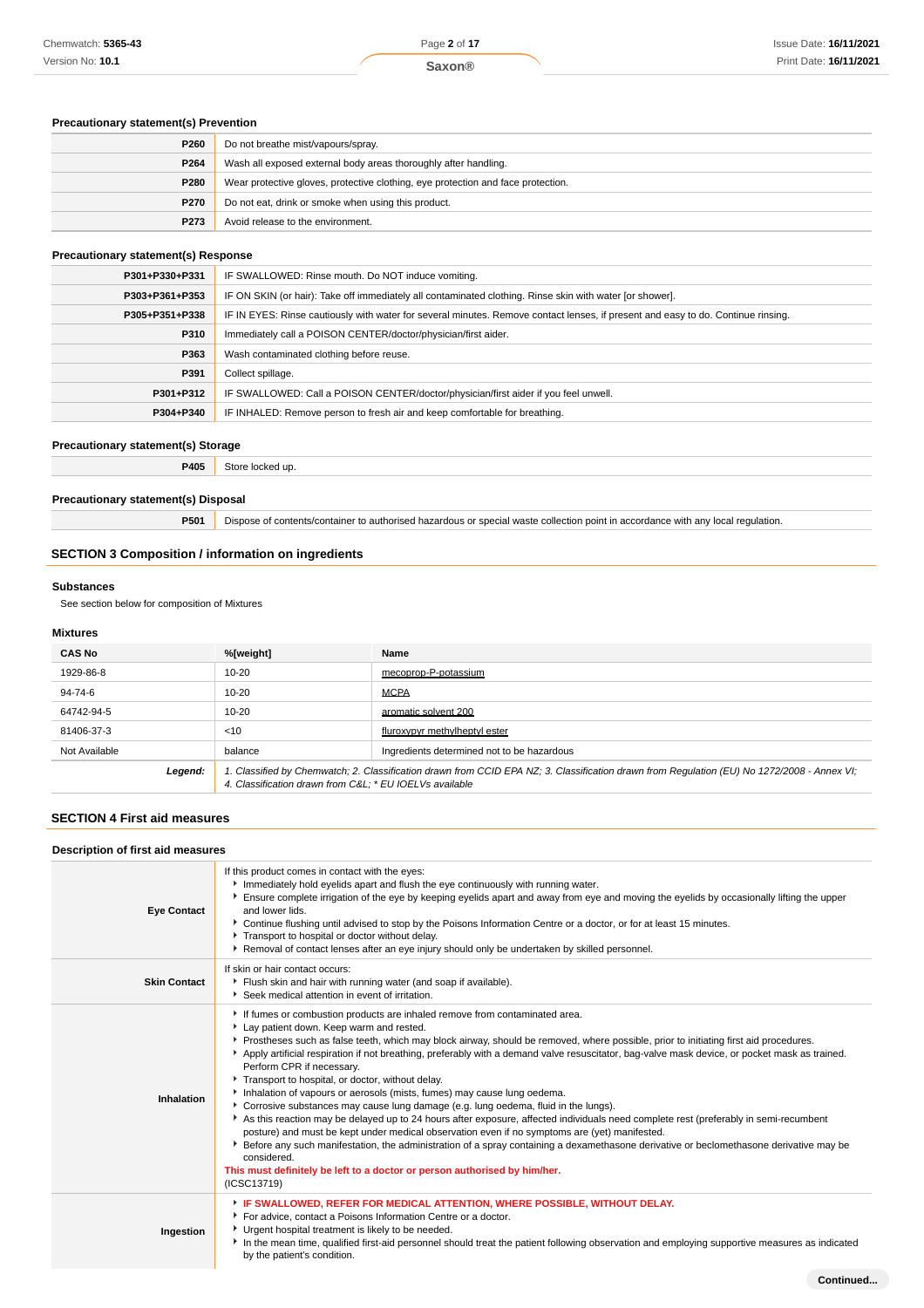| Chemwatch: 5365-43 | Page 3 of 17                                                                                                                                                                                                                                                                                                                                                                                                                                                                                                                                                                                                                                                                                                                                                                                                                                      | <b>Issue Date: 16/11/2021</b> |
|--------------------|---------------------------------------------------------------------------------------------------------------------------------------------------------------------------------------------------------------------------------------------------------------------------------------------------------------------------------------------------------------------------------------------------------------------------------------------------------------------------------------------------------------------------------------------------------------------------------------------------------------------------------------------------------------------------------------------------------------------------------------------------------------------------------------------------------------------------------------------------|-------------------------------|
| Version No: 10.1   | <b>Saxon®</b>                                                                                                                                                                                                                                                                                                                                                                                                                                                                                                                                                                                                                                                                                                                                                                                                                                     | Print Date: 16/11/2021        |
|                    | If the services of a medical officer or medical doctor are readily available, the patient should be placed in his/her care and a copy of the SDS<br>should be provided. Further action will be the responsibility of the medical specialist.<br>If medical attention is not available on the worksite or surroundings send the patient to a hospital together with a copy of the SDS.<br>Where medical attention is not immediately available or where the patient is more than 15 minutes from a hospital or unless instructed<br>otherwise:<br>INDUCE vomiting with fingers down the back of the throat, ONLY IF CONSCIOUS. Lean patient forward or place on left side (head-down<br>position, if possible) to maintain open airway and prevent aspiration.<br><b>NOTE:</b> Wear a protective glove when inducing vomiting by mechanical means. |                               |

**Indication of any immediate medical attention and special treatment needed**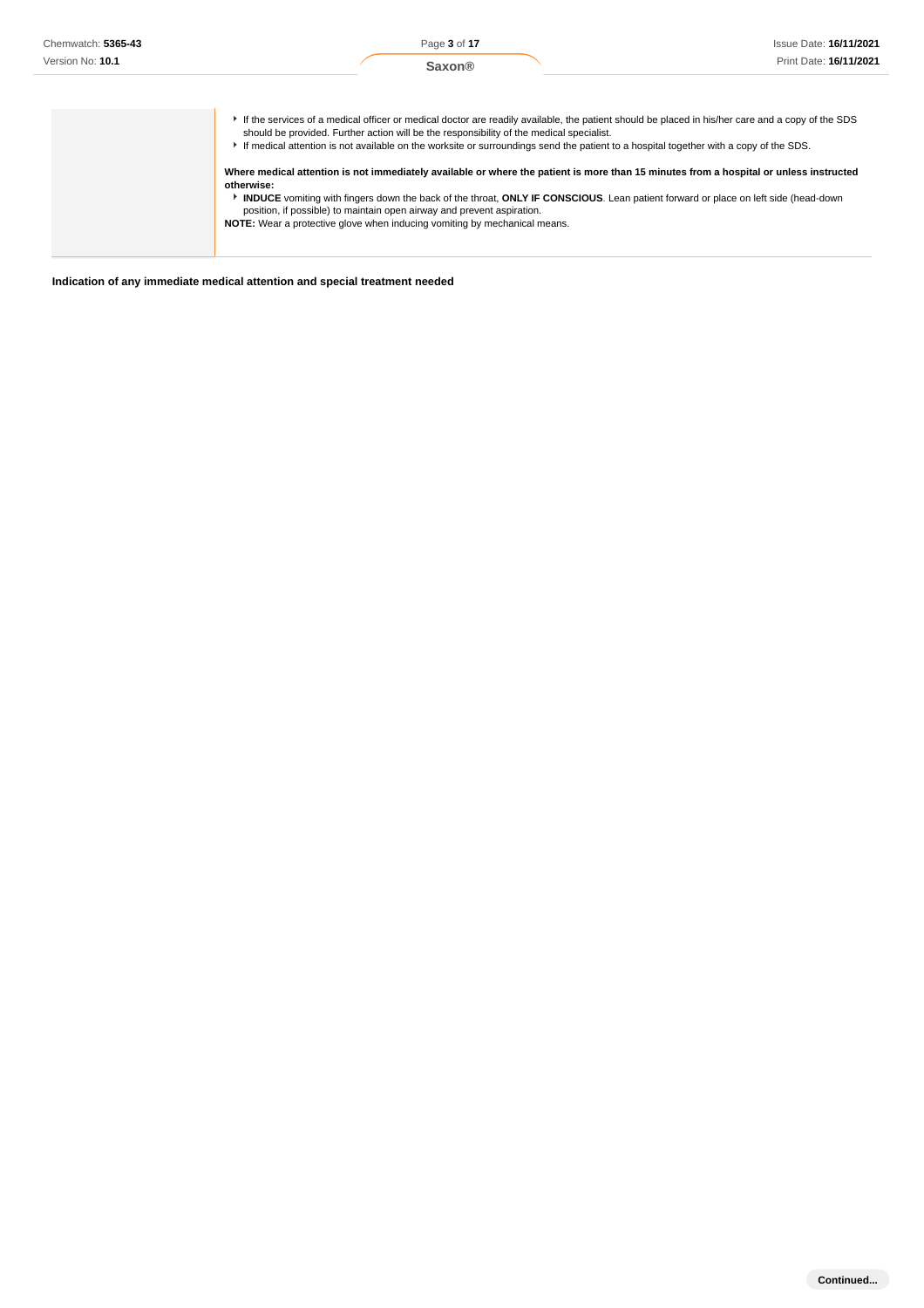### For petroleum distillates

- In case of ingestion, gastric lavage with activated charcoal can be used promptly to prevent absorption decontamination (induced emesis or lavage) is controversial and should be considered on the merits of each individual case; of course the usual precautions of an endotracheal tube should be considered prior to lavage, to prevent aspiration.
- · Individuals intoxicated by petroleum distillates should be hospitalized immediately, with acute and continuing attention to neurologic and cardiopulmonary function.
- Positive pressure ventilation may be necessary.
- Acute central nervous system signs and symptoms may result from large ingestions of aspiration-induced hypoxia.
- After the initial episode,individuals should be followed for changes in blood variables and the delayed appearance of pulmonary oedema and chemical pneumonitis. Such patients should be followed for several days or weeks for delayed effects, including bone marrow toxicity, hepatic and renal impairment Individuals with chronic pulmonary disease will be more seriously impaired, and recovery from inhalation exposure may be complicated.
- · Gastrointestinal symptoms are usually minor and pathological changes of the liver and kidneys are reported to be uncommon in acute intoxications.

· Chlorinated and non-chlorinated hydrocarbons may sensitize the heart to epinephrine and other circulating catecholamines so that arrhythmias may occur.Careful consideration of this potential adverse effect should precede administration of epinephrine or other cardiac stimulants and the selection of bronchodilators.

BP America Product Safety & Toxicology Department

Following exposures to chlorophenoxy compounds:

- Acute toxic reactions are rare. The by-product of production, dioxin, may be implicated in subacute features such as hepatic enlargement, chloracne, neuromuscular symptoms and deranged porphyrin metabolism.
- Large intentional overdoses result in coma, metabolic acidosis, myalgias, muscle weakness, elevated serum creatine kinase, myoglobinuria, irritation of the skin, eyes, respiratory tract and gut and mild renal and hepatic dysfunction.
- ▶ Several cases of sensorimotor peripheral neuropathies have been associated with chronic dermal exposure to 2,4-D. For acute exposures the usual methods of gut and skin contamination (lavage, charcoal, cathartic) are recommended in the first several hours. Alkalisation of the urine and generous fluid replacement have the added benefit of treating any myoglobinuria present. Monitor metabolic acidosis, hyperthermia, hyperkalaemia, myoglobinuria and hepatic/renal dysfunction. for 2,4-dichlorophenoxyacetic acid (2,4-D) and its derivatives
- Gastric lavage if there are no signs of impending convulsions.
- Cautious administration of short-acting anticonvulsant drug if convulsions appear imminent.
- General supportive measures for central nervous system depression.
- If hypotension appears, search vigorously for a contributing cause (e.g. dehydration, electrolyte balance, acidosis, myocardial disturbances and hyperpyrexia).
- As appropriate, treat dehydration, electrolyte disturbances, acidosis, and hyperexia.
- To promote excretion of 2,4-D, initiate alkaline diuresis, as in salicylate poisoning by injecting sodium bicarbonate, intravenously, until the urine pH exceeds 7.5 and then infuse mannitol; renal clearance rises sharply as urine pH rises above 7.5 - above pH 8.0, it is said to be 100-fold greater than pH 6.0.
- If cardiac disturbances are suspected, monitor ECG continuously when possible. Prepare to deliver defibrillating shocks in the event of ventricular fibrillation.
- If hypotension intensifies, a trial with a vasopressor drug may be appropriate. Adrenalin (epinephrine) should be avoided because of possible fibrillation.
- If myotonia appears, a trial with quinidine may be helpful.
- Physiotherapy may be necessary for motion disorders associated with peripheral neuritis, myopathy or brain stem dysfunction.
- GOSSELIN, SMITH HODGE: Clinical Toxicology of Commercial Products, 5th Ed.

In general, chlorophenoxy herbicides are rapidly absorbed from the gastrointestinal tract and evenly distributed throughout the body; accumulation in human tissues is not expected A steady-state level in the human body will be achieved within 3–5 days of exposure. The herbicides are eliminated mainly in the urine, mostly unchanged, although fenoprop may be conjugated to a significant extent Biological half-lives of chlorophenoxy herbicides in mammals range from 10 to 33 h; between 75% and 95% of the ingested amount is excreted within 96 h. Dogs appear to retain chlorophenoxy acids longer than other species as a result of relatively poor urinary clearance and thus may be more susceptible to their toxic effects. Metabolic conversions occur only at high doses. The salt and ester forms are rapidly hydrolysed and follow the same pharmacokinetic pathways as the free acids for corrosives:

#### BASIC TREATMENT

- -------------------------------------------------------------- Establish a patent airway with suction where necessary.
- Watch for signs of respiratory insufficiency and assist ventilation as necessary.
- Administer oxygen by non-rebreather mask at 10 to 15 l/min.
- Monitor and treat, where necessary, for pulmonary oedema .
- Monitor and treat, where necessary, for shock.

--------------------------------------------------------------

- Anticipate seizures.
- Where eyes have been exposed, flush immediately with water and continue to irrigate with normal saline during transport to hospital.
- **DO NOT** use emetics. Where ingestion is suspected rinse mouth and give up to 200 ml water (5 ml/kg recommended) for dilution where patient is able to swallow, has a strong
- gag reflex and does not drool.
- Skin burns should be covered with dry, sterile bandages, following decontamination.
- **DO NOT** attempt neutralisation as exothermic reaction may occur.

-------------------------------------------------------------- ADVANCED TREATMENT

- -------------------------------------------------------------- Consider orotracheal or nasotracheal intubation for airway control in unconscious patient or where respiratory arrest has occurred.
- **Positive-pressure ventilation using a bag-valve mask might be of use.**
- Monitor and treat, where necessary, for arrhythmias.
- Start an IV D5W TKO. If signs of hypovolaemia are present use lactated Ringers solution. Fluid overload might create complications.
- **P** Drug therapy should be considered for pulmonary oedema. Hypotension with signs of hypovolaemia requires the cautious administration of fluids. Fluid overload might create complications.
- Treat seizures with diazepam
- Proparacaine hydrochloride should be used to assist eye irrigation.

#### EMERGENCY DEPARTMENT

- -------------------------------------------------------------- Laboratory analysis of complete blood count, serum electrolytes, BUN, creatinine, glucose, urinalysis, baseline for serum aminotransferases (ALT and AST), calcium, phosphorus and magnesium, may assist in establishing a treatment regime.
- Positive end-expiratory pressure (PEEP)-assisted ventilation may be required for acute parenchymal injury or adult respiratory distress syndrome.
- Consider endoscopy to evaluate oral injury.

--------------------------------------------------------------

Consult a toxicologist as necessary.

BRONSTEIN, A.C. and CURRANCE, P.L. EMERGENCY CARE FOR HAZARDOUS MATERIALS EXPOSURE: 2nd Ed. 1994

#### **SECTION 5 Firefighting measures**

#### **Extinguishing media**

- Water spray or fog.
- Foam.
- Dry chemical powder. **BCF** (where regulations permit).
- Carbon dioxide.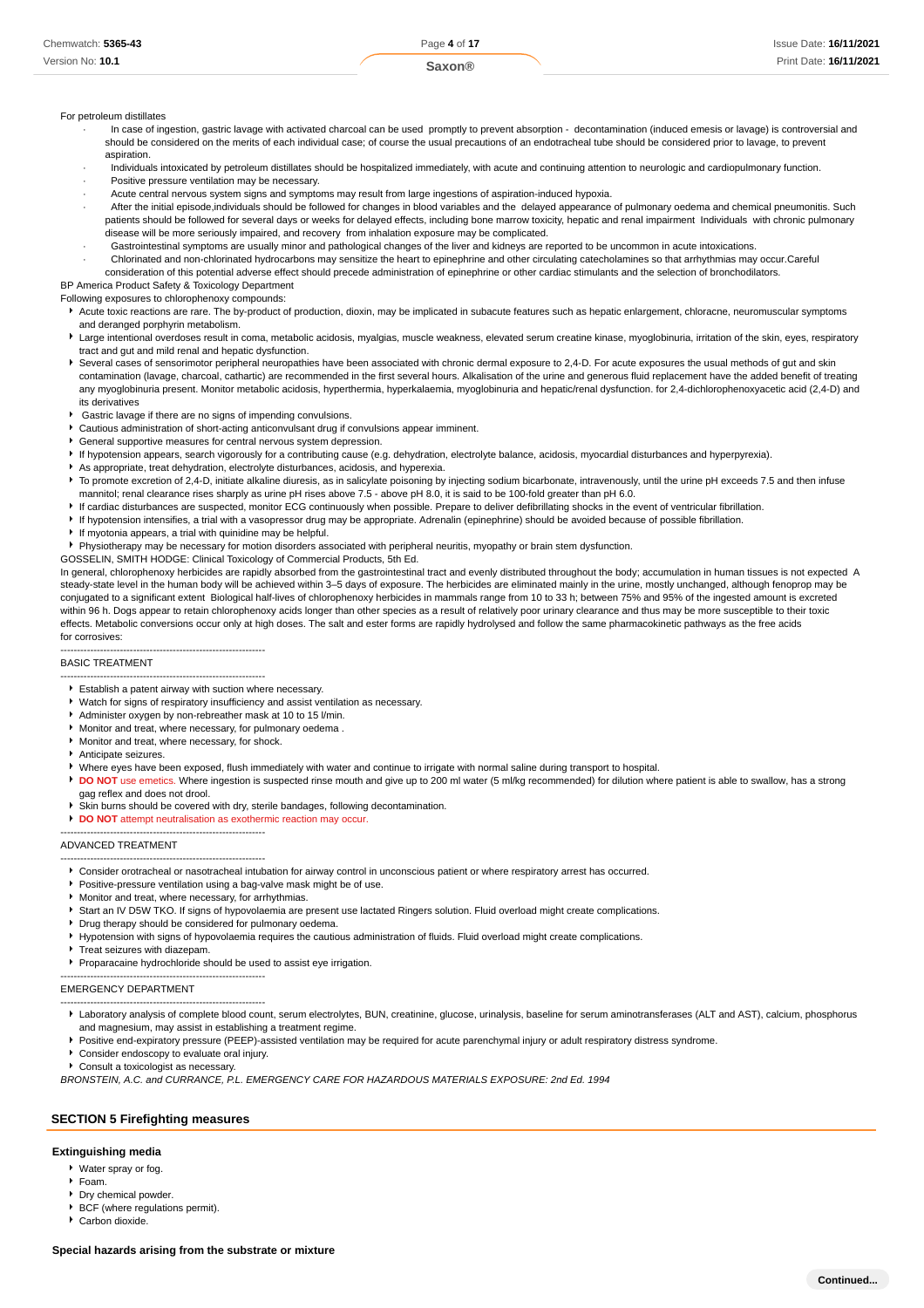| <b>Fire Incompatibility</b>    | Avoid contamination with oxidising agents i.e. nitrates, oxidising acids, chlorine bleaches, pool chlorine etc. as ignition may result                                                                                                                                                                                                                                                                                                                                                                                                     |  |  |
|--------------------------------|--------------------------------------------------------------------------------------------------------------------------------------------------------------------------------------------------------------------------------------------------------------------------------------------------------------------------------------------------------------------------------------------------------------------------------------------------------------------------------------------------------------------------------------------|--|--|
| <b>Advice for firefighters</b> |                                                                                                                                                                                                                                                                                                                                                                                                                                                                                                                                            |  |  |
| <b>Fire Fighting</b>           | Alert Fire Brigade and tell them location and nature of hazard.<br>▶ Wear full body protective clothing with breathing apparatus.<br>Prevent, by any means available, spillage from entering drains or water course.<br>Use fire fighting procedures suitable for surrounding area.<br>Do not approach containers suspected to be hot.<br>• Cool fire exposed containers with water spray from a protected location.<br>If safe to do so, remove containers from path of fire.<br>Equipment should be thoroughly decontaminated after use. |  |  |
| <b>Fire/Explosion Hazard</b>   | Combustible.<br>Slight fire hazard when exposed to heat or flame.<br>Heating may cause expansion or decomposition leading to violent rupture of containers.<br>• On combustion, may emit toxic fumes of carbon monoxide (CO).<br>May emit acrid smoke.<br>• Mists containing combustible materials may be explosive.<br>Combustion products include:<br>carbon dioxide (CO2)<br>hydrogen chloride<br>phosgene<br>nitrogen oxides (NOx)<br>other pyrolysis products typical of burning organic material.<br>May emit corrosive fumes.       |  |  |

## **SECTION 6 Accidental release measures**

## **Personal precautions, protective equipment and emergency procedures**

See section 8

## **Environmental precautions**

See section 12

## **Methods and material for containment and cleaning up**

| <b>Minor Spills</b> | ▶ Drains for storage or use areas should have retention basins for pH adjustments and dilution of spills before discharge or disposal of<br>material.<br>• Check regularly for spills and leaks.<br>Clean up all spills immediately.<br>Avoid breathing vapours and contact with skin and eyes.<br>• Control personal contact with the substance, by using protective equipment.<br>Contain and absorb spill with sand, earth, inert material or vermiculite.<br>▶ Wipe up.<br>Place in a suitable, labelled container for waste disposal.                                                                                               |                |             |            |                    |           |
|---------------------|------------------------------------------------------------------------------------------------------------------------------------------------------------------------------------------------------------------------------------------------------------------------------------------------------------------------------------------------------------------------------------------------------------------------------------------------------------------------------------------------------------------------------------------------------------------------------------------------------------------------------------------|----------------|-------------|------------|--------------------|-----------|
|                     | Chemical Class: aliphatic hydrocarbons<br>For release onto land: recommended sorbents listed in order of priority.                                                                                                                                                                                                                                                                                                                                                                                                                                                                                                                       |                |             |            |                    |           |
|                     | SORBENT<br><b>TYPE</b>                                                                                                                                                                                                                                                                                                                                                                                                                                                                                                                                                                                                                   | <b>RANK</b>    | APPLICATION | COLLECTION | <b>LIMITATIONS</b> |           |
|                     | <b>LAND SPILL - SMALL</b>                                                                                                                                                                                                                                                                                                                                                                                                                                                                                                                                                                                                                |                |             |            |                    |           |
|                     | cross-linked polymer - particulate                                                                                                                                                                                                                                                                                                                                                                                                                                                                                                                                                                                                       | $\mathbf{1}$   | shovel      | shovel     | R, W, SS           |           |
|                     | cross-linked polymer - pillow                                                                                                                                                                                                                                                                                                                                                                                                                                                                                                                                                                                                            | $\mathbf{1}$   | throw       | pitchfork  | R, DGC, RT         |           |
|                     | wood fiber - pillow                                                                                                                                                                                                                                                                                                                                                                                                                                                                                                                                                                                                                      | $\overline{2}$ | throw       | pitchfork  | R, P, DGC, RT      |           |
|                     | treated wood<br>fibre-pillow                                                                                                                                                                                                                                                                                                                                                                                                                                                                                                                                                                                                             | $\overline{2}$ | throw       | pitchfork  | DGC, RT            |           |
|                     | sorbent clay - particulate                                                                                                                                                                                                                                                                                                                                                                                                                                                                                                                                                                                                               | 3              | shovel      | shovel     | R, I, P            |           |
|                     | foamed glass - pillow                                                                                                                                                                                                                                                                                                                                                                                                                                                                                                                                                                                                                    | 3              | throw       | pitchfork  | R, P, DGC, RT      |           |
|                     | LAND SPILL - MEDIUM                                                                                                                                                                                                                                                                                                                                                                                                                                                                                                                                                                                                                      |                |             |            |                    |           |
|                     | cross-linked polymer - particulate                                                                                                                                                                                                                                                                                                                                                                                                                                                                                                                                                                                                       | $\mathbf{1}$   | blower      | skiploader | R,W, SS            |           |
| <b>Major Spills</b> | cross-linked polymer - pillow                                                                                                                                                                                                                                                                                                                                                                                                                                                                                                                                                                                                            | $\overline{2}$ | throw       | skiploader | R, DGC, RT         |           |
|                     | sorbent clay - particulate                                                                                                                                                                                                                                                                                                                                                                                                                                                                                                                                                                                                               | 3              | blower      | skiploader | R, I, P            |           |
|                     | polypropylene - particulate                                                                                                                                                                                                                                                                                                                                                                                                                                                                                                                                                                                                              | 3              | blower      | skiploader | W, SS, DGC         |           |
|                     | expanded mineral - particulate                                                                                                                                                                                                                                                                                                                                                                                                                                                                                                                                                                                                           | $\overline{4}$ | blower      | skiploader | R, I, W, P, DGC    |           |
|                     | polypropylene - mat                                                                                                                                                                                                                                                                                                                                                                                                                                                                                                                                                                                                                      | $\overline{4}$ | throw       | skiploader | DGC, RT            |           |
|                     | Legend<br>DGC: Not effective where ground cover is dense<br>R: Not reusable<br>I: Not incinerable<br>P: Effectiveness reduced when rainy<br>RT:Not effective where terrain is rugged<br>SS: Not for use within environmentally sensitive sites<br>W: Effectiveness reduced when windy<br>Reference: Sorbents for Liquid Hazardous Substance Cleanup and Control;<br>R.W Melvold et al: Pollution Technology Review No. 150: Noyes Data Corporation 1988<br>Clear area of personnel and move upwind.<br>Alert Fire Brigade and tell them location and nature of hazard.<br>• Wear full body protective clothing with breathing apparatus. |                |             |            |                    |           |
|                     |                                                                                                                                                                                                                                                                                                                                                                                                                                                                                                                                                                                                                                          |                |             |            |                    | Continued |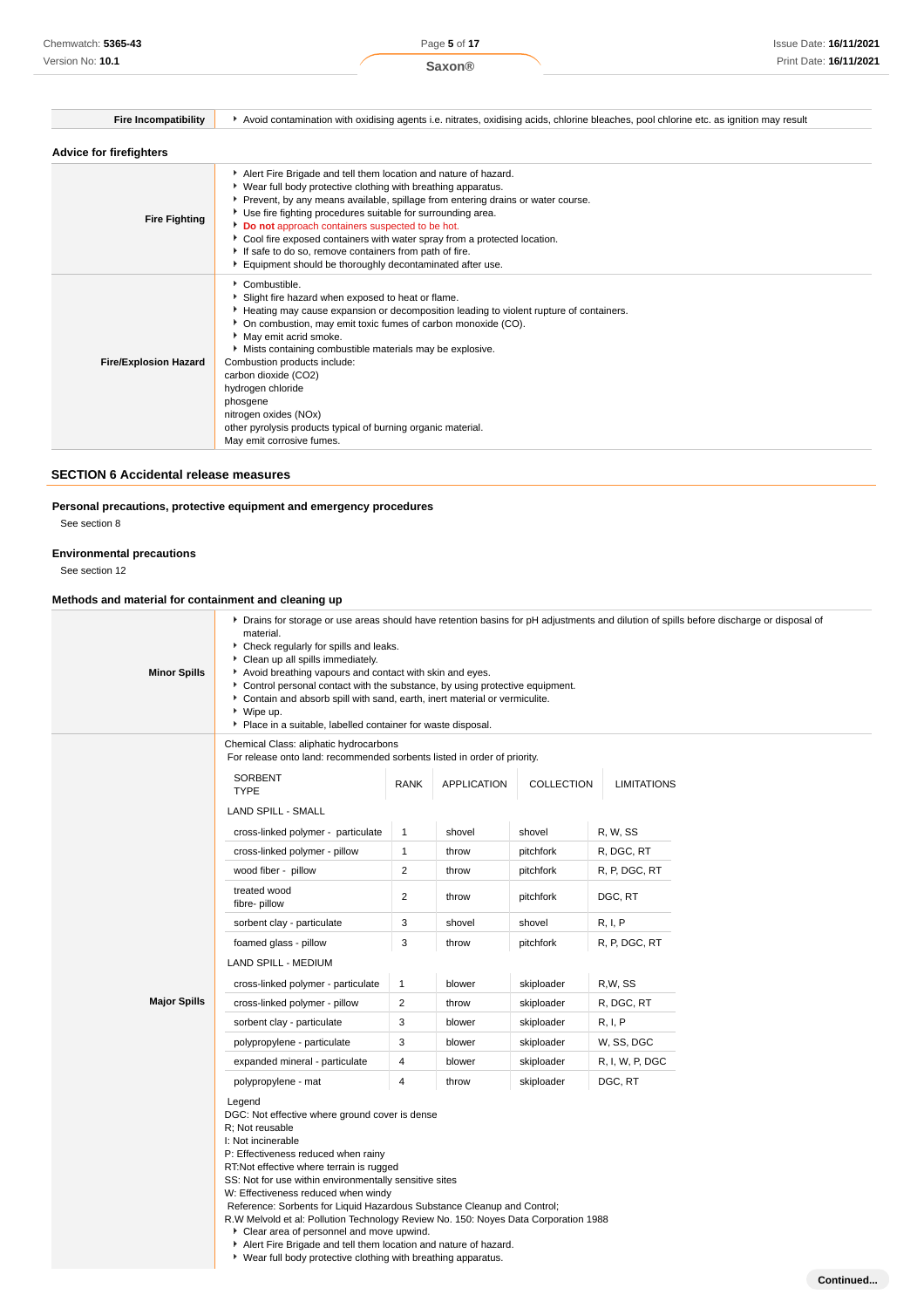| Prevent, by any means available, spillage from entering drains or water course.                                         |
|-------------------------------------------------------------------------------------------------------------------------|
| Consider evacuation (or protect in place).                                                                              |
| Stop leak if safe to do so.                                                                                             |
| Contain spill with sand, earth or vermiculite.                                                                          |
| Collect recoverable product into labelled containers for recycling.                                                     |
| Neutralise/decontaminate residue (see Section 13 for specific agent).                                                   |
| Collect solid residues and seal in labelled drums for disposal.                                                         |
| ▶ Wash area and prevent runoff into drains.                                                                             |
| After clean up operations, decontaminate and launder all protective clothing and equipment before storing and re-using. |
| If contamination of drains or waterways occurs, advise emergency services.                                              |

Personal Protective Equipment advice is contained in Section 8 of the SDS.

## **SECTION 7 Handling and storage**

| <b>Precautions for safe handling</b> |                                                                                                                                                                                                                                                                                                                                                                                                                                                                                                                                                                                                                                                                                                                                                                                                                                                                                                                                                                                                                                                                                                                                                                                                                                                                                                                                                                                                                                                                                                                                                                               |
|--------------------------------------|-------------------------------------------------------------------------------------------------------------------------------------------------------------------------------------------------------------------------------------------------------------------------------------------------------------------------------------------------------------------------------------------------------------------------------------------------------------------------------------------------------------------------------------------------------------------------------------------------------------------------------------------------------------------------------------------------------------------------------------------------------------------------------------------------------------------------------------------------------------------------------------------------------------------------------------------------------------------------------------------------------------------------------------------------------------------------------------------------------------------------------------------------------------------------------------------------------------------------------------------------------------------------------------------------------------------------------------------------------------------------------------------------------------------------------------------------------------------------------------------------------------------------------------------------------------------------------|
| Safe handling                        | Containers, even those that have been emptied, may contain explosive vapours.<br>Do NOT cut, drill, grind, weld or perform similar operations on or near containers.<br>Electrostatic discharge may be generated during pumping - this may result in fire.<br>Ensure electrical continuity by bonding and grounding (earthing) all equipment.<br>Restrict line velocity during pumping in order to avoid generation of electrostatic discharge (<=1 m/sec until fill pipe submerged to twice its<br>diameter, then $<= 7$ m/sec).<br>Avoid splash filling.<br>▶ Do NOT use compressed air for filling discharging or handling operations.<br>Avoid all personal contact, including inhalation.<br>▶ Wear protective clothing when risk of exposure occurs.<br>Use in a well-ventilated area.<br>IN WARNING: To avoid violent reaction, ALWAYS add material to water and NEVER water to material.<br>Avoid smoking, naked lights or ignition sources.<br>Avoid contact with incompatible materials.<br>When handling, DO NOT eat, drink or smoke.<br>Keep containers securely sealed when not in use.<br>Avoid physical damage to containers.<br>Always wash hands with soap and water after handling.<br>• Work clothes should be laundered separately. Launder contaminated clothing before re-use.<br>▶ Use good occupational work practice.<br>• Observe manufacturer's storage and handling recommendations contained within this SDS.<br>Atmosphere should be regularly checked against established exposure standards to ensure safe working conditions are maintained. |
| Other information                    | Store in original containers.<br>Keep containers securely sealed.<br>Store in a cool, dry, well-ventilated area.<br>Store away from incompatible materials and foodstuff containers.<br>Protect containers against physical damage and check regularly for leaks.<br>▶ Observe manufacturer's storage and handling recommendations contained within this SDS.                                                                                                                                                                                                                                                                                                                                                                                                                                                                                                                                                                                                                                                                                                                                                                                                                                                                                                                                                                                                                                                                                                                                                                                                                 |

#### **Conditions for safe storage, including any incompatibilities**

| Suitable container      | Lined metal can, lined metal pail/ can.<br>Plastic pail.<br>▶ Polvliner drum.<br>Packing as recommended by manufacturer.<br>Check all containers are clearly labelled and free from leaks.<br>For low viscosity materials<br>• Drums and jerricans must be of the non-removable head type.<br>▶ Where a can is to be used as an inner package, the can must have a screwed enclosure.<br>For materials with a viscosity of at least 2680 cSt. (23 deg. C) and solids (between 15 C deg. and 40 deg C.):<br>Removable head packaging;<br>Cans with friction closures and<br>low pressure tubes and cartridges<br>may be used.<br>Where combination packages are used, and the inner packages are of glass, porcelain or stoneware, there must be sufficient inert cushioning<br>material in contact with inner and outer packages unless the outer packaging is a close fitting moulded plastic box and the substances are not<br>incompatible with the plastic. |
|-------------------------|-----------------------------------------------------------------------------------------------------------------------------------------------------------------------------------------------------------------------------------------------------------------------------------------------------------------------------------------------------------------------------------------------------------------------------------------------------------------------------------------------------------------------------------------------------------------------------------------------------------------------------------------------------------------------------------------------------------------------------------------------------------------------------------------------------------------------------------------------------------------------------------------------------------------------------------------------------------------|
| Storage incompatibility | Avoid reaction with oxidising agents<br>Dangerous goods of other classes.                                                                                                                                                                                                                                                                                                                                                                                                                                                                                                                                                                                                                                                                                                                                                                                                                                                                                       |



 $X -$ Must not be stored together<br>0  $-$  May be stored together with

**0** — May be stored together with specific preventions

**+** — May be stored together

Note: Depending on other risk factors, compatibility assessment based on the table above may not be relevant to storage situations, particularly where large volumes of dangerous goods are stored and handled. Reference should be made to the Safety Data Sheets for each substance or article and risks assessed accordingly.

#### **SECTION 8 Exposure controls / personal protection**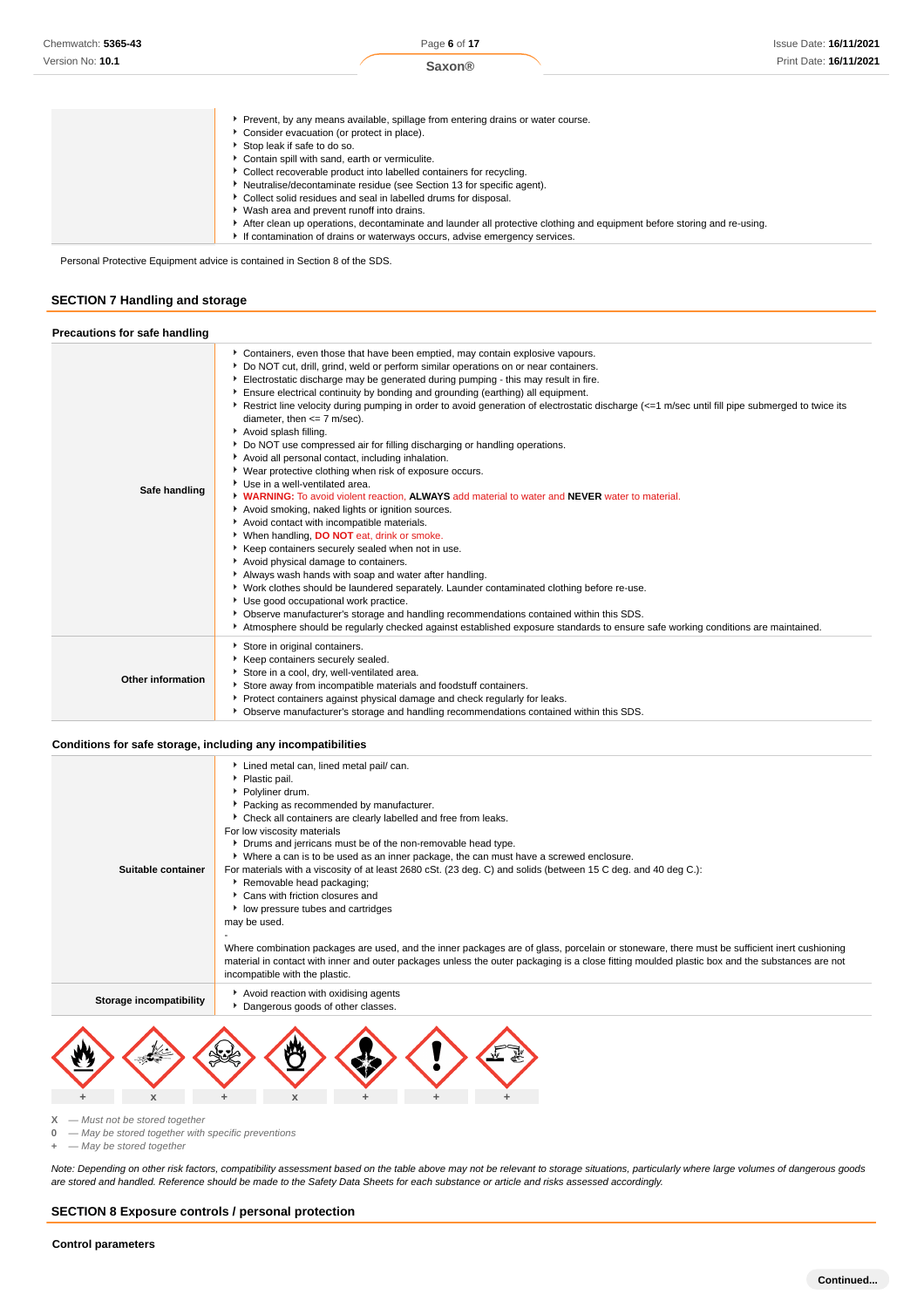# **Occupational Exposure Limits (OEL)**

| <b>INGREDIENT DATA</b>                            |             |                                                       |                   |               |               |               |
|---------------------------------------------------|-------------|-------------------------------------------------------|-------------------|---------------|---------------|---------------|
| Source                                            | Ingredient  | <b>Material name</b>                                  | <b>TWA</b>        | <b>STEL</b>   | Peak          | <b>Notes</b>  |
| New Zealand Workplace<br>Exposure Standards (WES) | <b>MCPA</b> | Particulates not otherwise classified respirable dust | $3$ mg/m $3$      | Not Available | Not Available | Not Available |
| New Zealand Workplace<br>Exposure Standards (WES) | <b>MCPA</b> | Particulates not otherwise classified                 | $10 \text{ mg/m}$ | Not Available | Not Available | Not Available |

# **Emergency Limits**

| Ingredient                    | TEEL-1               | TEEL-2        |                     | TEEL-3        |
|-------------------------------|----------------------|---------------|---------------------|---------------|
| Saxon®                        | Not Available        | Not Available |                     | Not Available |
|                               |                      |               |                     |               |
| Ingredient                    | <b>Original IDLH</b> |               | <b>Revised IDLH</b> |               |
| mecoprop-P-potassium          | Not Available        |               | Not Available       |               |
| <b>MCPA</b>                   | Not Available        |               | Not Available       |               |
| aromatic solvent 200          | Not Available        |               | Not Available       |               |
| fluroxypyr methylheptyl ester | Not Available        |               | Not Available       |               |

#### **Occupational Exposure Banding**

| Ingredient           | <b>Occupational Exposure Band Rating</b>                                                                                                                                                                                                                                                                                                                                 | <b>Occupational Exposure Band Limit</b> |  |
|----------------------|--------------------------------------------------------------------------------------------------------------------------------------------------------------------------------------------------------------------------------------------------------------------------------------------------------------------------------------------------------------------------|-----------------------------------------|--|
| mecoprop-P-potassium |                                                                                                                                                                                                                                                                                                                                                                          | $\leq 0.01$ mg/m <sup>3</sup>           |  |
| Notes:               | Occupational exposure banding is a process of assigning chemicals into specific categories or bands based on a chemical's potency and the<br>adverse health outcomes associated with exposure. The output of this process is an occupational exposure band (OEB), which corresponds to a<br>range of exposure concentrations that are expected to protect worker health. |                                         |  |

### **MATERIAL DATA**

## **Exposure controls**

|                            | Engineering controls are used to remove a hazard or place a barrier between the worker and the hazard. Well-designed engineering controls can<br>be highly effective in protecting workers and will typically be independent of worker interactions to provide this high level of protection.<br>The basic types of engineering controls are:<br>Process controls which involve changing the way a job activity or process is done to reduce the risk.<br>Enclosure and/or isolation of emission source which keeps a selected hazard "physically" away from the worker and ventilation that strategically<br>"adds" and "removes" air in the work environment. Ventilation can remove or dilute an air contaminant if designed properly. The design of a<br>ventilation system must match the particular process and chemical or contaminant in use.<br>Employers may need to use multiple types of controls to prevent employee overexposure.<br>Local exhaust ventilation usually required. If risk of overexposure exists, wear approved respirator. Correct fit is essential to obtain adequate<br>protection. Supplied-air type respirator may be required in special circumstances. Correct fit is essential to ensure adequate protection.<br>An approved self contained breathing apparatus (SCBA) may be required in some situations.<br>Provide adequate ventilation in warehouse or closed storage area. Air contaminants generated in the workplace possess varying "escape"<br>velocities which, in turn, determine the "capture velocities" of fresh circulating air required to effectively remove the contaminant. |                                     |                                     |  |  |
|----------------------------|-------------------------------------------------------------------------------------------------------------------------------------------------------------------------------------------------------------------------------------------------------------------------------------------------------------------------------------------------------------------------------------------------------------------------------------------------------------------------------------------------------------------------------------------------------------------------------------------------------------------------------------------------------------------------------------------------------------------------------------------------------------------------------------------------------------------------------------------------------------------------------------------------------------------------------------------------------------------------------------------------------------------------------------------------------------------------------------------------------------------------------------------------------------------------------------------------------------------------------------------------------------------------------------------------------------------------------------------------------------------------------------------------------------------------------------------------------------------------------------------------------------------------------------------------------------------------------------------------------------------------------------|-------------------------------------|-------------------------------------|--|--|
|                            | Type of Contaminant:                                                                                                                                                                                                                                                                                                                                                                                                                                                                                                                                                                                                                                                                                                                                                                                                                                                                                                                                                                                                                                                                                                                                                                                                                                                                                                                                                                                                                                                                                                                                                                                                                |                                     | Air Speed:                          |  |  |
|                            | solvent, vapours, degreasing etc., evaporating from tank (in still air).                                                                                                                                                                                                                                                                                                                                                                                                                                                                                                                                                                                                                                                                                                                                                                                                                                                                                                                                                                                                                                                                                                                                                                                                                                                                                                                                                                                                                                                                                                                                                            |                                     | $0.25 - 0.5$ m/s<br>(50-100 f/min.) |  |  |
| Appropriate engineering    | aerosols, fumes from pouring operations, intermittent container filling, low speed conveyer transfers, welding, spray<br>drift, plating acid fumes, pickling (released at low velocity into zone of active generation)                                                                                                                                                                                                                                                                                                                                                                                                                                                                                                                                                                                                                                                                                                                                                                                                                                                                                                                                                                                                                                                                                                                                                                                                                                                                                                                                                                                                              |                                     | 0.5-1 m/s (100-200<br>$f/min.$ )    |  |  |
| controls                   | direct spray, spray painting in shallow booths, drum filling, conveyer loading, crusher dusts, gas discharge (active<br>generation into zone of rapid air motion)                                                                                                                                                                                                                                                                                                                                                                                                                                                                                                                                                                                                                                                                                                                                                                                                                                                                                                                                                                                                                                                                                                                                                                                                                                                                                                                                                                                                                                                                   | 1-2.5 m/s (200-500<br>$f/min.$ )    |                                     |  |  |
|                            | grinding, abrasive blasting, tumbling, high speed wheel generated dusts (released at high initial velocity into zone of<br>very high rapid air motion).                                                                                                                                                                                                                                                                                                                                                                                                                                                                                                                                                                                                                                                                                                                                                                                                                                                                                                                                                                                                                                                                                                                                                                                                                                                                                                                                                                                                                                                                             | $2.5 - 10$ m/s<br>(500-2000 f/min.) |                                     |  |  |
|                            | Within each range the appropriate value depends on:                                                                                                                                                                                                                                                                                                                                                                                                                                                                                                                                                                                                                                                                                                                                                                                                                                                                                                                                                                                                                                                                                                                                                                                                                                                                                                                                                                                                                                                                                                                                                                                 |                                     |                                     |  |  |
|                            | Lower end of the range                                                                                                                                                                                                                                                                                                                                                                                                                                                                                                                                                                                                                                                                                                                                                                                                                                                                                                                                                                                                                                                                                                                                                                                                                                                                                                                                                                                                                                                                                                                                                                                                              | Upper end of the range              |                                     |  |  |
|                            | 1: Room air currents minimal or favourable to capture                                                                                                                                                                                                                                                                                                                                                                                                                                                                                                                                                                                                                                                                                                                                                                                                                                                                                                                                                                                                                                                                                                                                                                                                                                                                                                                                                                                                                                                                                                                                                                               | 1: Disturbing room air currents     |                                     |  |  |
|                            | 2: Contaminants of low toxicity or of nuisance value only.                                                                                                                                                                                                                                                                                                                                                                                                                                                                                                                                                                                                                                                                                                                                                                                                                                                                                                                                                                                                                                                                                                                                                                                                                                                                                                                                                                                                                                                                                                                                                                          | 2: Contaminants of high toxicity    |                                     |  |  |
|                            | 3: Intermittent, low production.                                                                                                                                                                                                                                                                                                                                                                                                                                                                                                                                                                                                                                                                                                                                                                                                                                                                                                                                                                                                                                                                                                                                                                                                                                                                                                                                                                                                                                                                                                                                                                                                    | 3: High production, heavy use       |                                     |  |  |
|                            | 4: Large hood or large air mass in motion                                                                                                                                                                                                                                                                                                                                                                                                                                                                                                                                                                                                                                                                                                                                                                                                                                                                                                                                                                                                                                                                                                                                                                                                                                                                                                                                                                                                                                                                                                                                                                                           | 4: Small hood-local control only    |                                     |  |  |
|                            | Simple theory shows that air velocity falls rapidly with distance away from the opening of a simple extraction pipe. Velocity generally decreases<br>with the square of distance from the extraction point (in simple cases). Therefore the air speed at the extraction point should be adjusted,<br>accordingly, after reference to distance from the contaminating source. The air velocity at the extraction fan, for example, should be a minimum of<br>1-2 m/s (200-400 f/min) for extraction of solvents generated in a tank 2 meters distant from the extraction point. Other mechanical considerations,<br>producing performance deficits within the extraction apparatus, make it essential that theoretical air velocities are multiplied by factors of 10 or<br>more when extraction systems are installed or used.                                                                                                                                                                                                                                                                                                                                                                                                                                                                                                                                                                                                                                                                                                                                                                                                      |                                     |                                     |  |  |
| <b>Personal protection</b> |                                                                                                                                                                                                                                                                                                                                                                                                                                                                                                                                                                                                                                                                                                                                                                                                                                                                                                                                                                                                                                                                                                                                                                                                                                                                                                                                                                                                                                                                                                                                                                                                                                     |                                     |                                     |  |  |
| Eye and face protection    | Safety glasses with side shields.<br>٠<br>Chemical goggles.<br>▶ Contact lenses may pose a special hazard; soft contact lenses may absorb and concentrate irritants. A written policy document, describing<br>the wearing of lenses or restrictions on use, should be created for each workplace or task. This should include a review of lens absorption                                                                                                                                                                                                                                                                                                                                                                                                                                                                                                                                                                                                                                                                                                                                                                                                                                                                                                                                                                                                                                                                                                                                                                                                                                                                           |                                     |                                     |  |  |

and adsorption for the class of chemicals in use and an account of injury experience. Medical and first-aid personnel should be trained in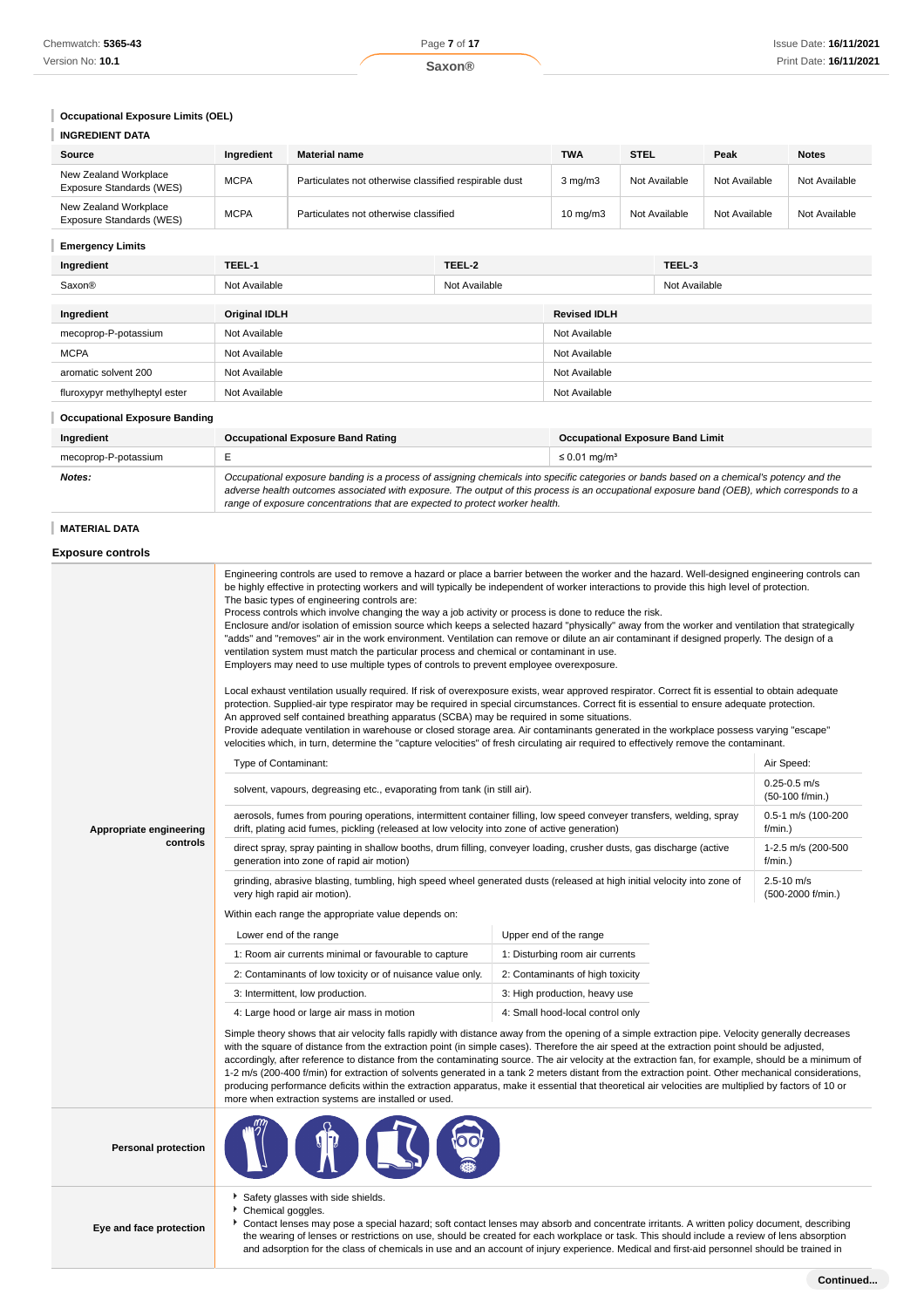|                        | their removal and suitable equipment should be readily available. In the event of chemical exposure, begin eye irrigation immediately and<br>remove contact lens as soon as practicable. Lens should be removed at the first signs of eye redness or irritation - lens should be removed in<br>a clean environment only after workers have washed hands thoroughly. [CDC NIOSH Current Intelligence Bulletin 59], [AS/NZS 1336 or<br>national equivalent]                                                                                                                                                                                                                                                                                                                                                                                                                                                                                                                                                                                                                                                                                                                                                                                                                                                                                                                                                                                                                                                                                                                                                                                                                                                                                                                                                                                                                                                                                                                                                                                                                                                                                                                                                                                                                                                                                                                                                                                                                                                                                                                                                                                                                                                                                                                                                                                                                                                                                                                                                                                                                                                                                                                                                                                                                                                                                                                                                                                                                                                                                                                                                                                                                                                       |
|------------------------|-----------------------------------------------------------------------------------------------------------------------------------------------------------------------------------------------------------------------------------------------------------------------------------------------------------------------------------------------------------------------------------------------------------------------------------------------------------------------------------------------------------------------------------------------------------------------------------------------------------------------------------------------------------------------------------------------------------------------------------------------------------------------------------------------------------------------------------------------------------------------------------------------------------------------------------------------------------------------------------------------------------------------------------------------------------------------------------------------------------------------------------------------------------------------------------------------------------------------------------------------------------------------------------------------------------------------------------------------------------------------------------------------------------------------------------------------------------------------------------------------------------------------------------------------------------------------------------------------------------------------------------------------------------------------------------------------------------------------------------------------------------------------------------------------------------------------------------------------------------------------------------------------------------------------------------------------------------------------------------------------------------------------------------------------------------------------------------------------------------------------------------------------------------------------------------------------------------------------------------------------------------------------------------------------------------------------------------------------------------------------------------------------------------------------------------------------------------------------------------------------------------------------------------------------------------------------------------------------------------------------------------------------------------------------------------------------------------------------------------------------------------------------------------------------------------------------------------------------------------------------------------------------------------------------------------------------------------------------------------------------------------------------------------------------------------------------------------------------------------------------------------------------------------------------------------------------------------------------------------------------------------------------------------------------------------------------------------------------------------------------------------------------------------------------------------------------------------------------------------------------------------------------------------------------------------------------------------------------------------------------------------------------------------------------------------------------------------------|
| <b>Skin protection</b> | See Hand protection below                                                                                                                                                                                                                                                                                                                                                                                                                                                                                                                                                                                                                                                                                                                                                                                                                                                                                                                                                                                                                                                                                                                                                                                                                                                                                                                                                                                                                                                                                                                                                                                                                                                                                                                                                                                                                                                                                                                                                                                                                                                                                                                                                                                                                                                                                                                                                                                                                                                                                                                                                                                                                                                                                                                                                                                                                                                                                                                                                                                                                                                                                                                                                                                                                                                                                                                                                                                                                                                                                                                                                                                                                                                                                       |
| Hands/feet protection  | ▶ Wear chemical protective gloves, e.g. PVC.<br>▶ Wear safety footwear or safety gumboots, e.g. Rubber<br>The selection of suitable gloves does not only depend on the material, but also on further marks of quality which vary from manufacturer to<br>manufacturer. Where the chemical is a preparation of several substances, the resistance of the glove material can not be calculated in advance<br>and has therefore to be checked prior to the application.<br>The exact break through time for substances has to be obtained from the manufacturer of the protective gloves and has to be observed when<br>making a final choice.<br>Personal hygiene is a key element of effective hand care. Gloves must only be worn on clean hands. After using gloves, hands should be<br>washed and dried thoroughly. Application of a non-perfumed moisturiser is recommended.<br>Suitability and durability of glove type is dependent on usage. Important factors in the selection of gloves include:<br>frequency and duration of contact,<br>$\cdot$<br>chemical resistance of glove material,<br>$\cdot$<br>glove thickness and<br>$\cdot$<br>dexterity<br>÷.<br>Select gloves tested to a relevant standard (e.g. Europe EN 374, US F739, AS/NZS 2161.1 or national equivalent).<br>When prolonged or frequently repeated contact may occur, a glove with a protection class of 5 or higher (breakthrough time greater than<br>240 minutes according to EN 374, AS/NZS 2161.10.1 or national equivalent) is recommended.<br>When only brief contact is expected, a glove with a protection class of 3 or higher (breakthrough time greater than 60 minutes according to<br>EN 374, AS/NZS 2161.10.1 or national equivalent) is recommended.<br>Some glove polymer types are less affected by movement and this should be taken into account when considering gloves for long-term<br>use.<br>Contaminated gloves should be replaced.<br>As defined in ASTM F-739-96 in any application, gloves are rated as:<br>Excellent when breakthrough time > 480 min<br>Good when breakthrough time > 20 min<br>٠<br>Fair when breakthrough time < 20 min<br>$\cdot$<br>Poor when glove material degrades<br>For general applications, gloves with a thickness typically greater than 0.35 mm, are recommended.<br>It should be emphasised that glove thickness is not necessarily a good predictor of glove resistance to a specific chemical, as the permeation<br>efficiency of the glove will be dependent on the exact composition of the glove material. Therefore, glove selection should also be based on<br>consideration of the task requirements and knowledge of breakthrough times.<br>Glove thickness may also vary depending on the glove manufacturer, the glove type and the glove model. Therefore, the manufacturers'<br>technical data should always be taken into account to ensure selection of the most appropriate glove for the task.<br>Note: Depending on the activity being conducted, gloves of varying thickness may be required for specific tasks. For example:<br>Thinner gloves (down to 0.1 mm or less) may be required where a high degree of manual dexterity is needed. However, these gloves are<br>only likely to give short duration protection and would normally be just for single use applications, then disposed of.<br>Thicker gloves (up to 3 mm or more) may be required where there is a mechanical (as well as a chemical) risk i.e. where there is abrasion<br>or puncture potential<br>Gloves must only be worn on clean hands. After using gloves, hands should be washed and dried thoroughly. Application of a non-perfumed<br>moisturiser is recommended. |
| <b>Body protection</b> | See Other protection below                                                                                                                                                                                                                                                                                                                                                                                                                                                                                                                                                                                                                                                                                                                                                                                                                                                                                                                                                                                                                                                                                                                                                                                                                                                                                                                                                                                                                                                                                                                                                                                                                                                                                                                                                                                                                                                                                                                                                                                                                                                                                                                                                                                                                                                                                                                                                                                                                                                                                                                                                                                                                                                                                                                                                                                                                                                                                                                                                                                                                                                                                                                                                                                                                                                                                                                                                                                                                                                                                                                                                                                                                                                                                      |
| Other protection       | • Overalls.<br>PVC Apron.<br>▶ PVC protective suit may be required if exposure severe.<br>Eyewash unit.<br>Ensure there is ready access to a safety shower.                                                                                                                                                                                                                                                                                                                                                                                                                                                                                                                                                                                                                                                                                                                                                                                                                                                                                                                                                                                                                                                                                                                                                                                                                                                                                                                                                                                                                                                                                                                                                                                                                                                                                                                                                                                                                                                                                                                                                                                                                                                                                                                                                                                                                                                                                                                                                                                                                                                                                                                                                                                                                                                                                                                                                                                                                                                                                                                                                                                                                                                                                                                                                                                                                                                                                                                                                                                                                                                                                                                                                     |

#### **Respiratory protection**

Type A Filter of sufficient capacity. (AS/NZS 1716 & 1715, EN 143:2000 & 149:2001, ANSI Z88 or national equivalent)

Where the concentration of gas/particulates in the breathing zone, approaches or exceeds the "Exposure Standard" (or ES), respiratory protection is required. Degree of protection varies with both face-piece and Class of filter; the nature of protection varies with Type of filter.

| <b>Required Minimum Protection Factor</b> | <b>Half-Face Respirator</b> | <b>Full-Face Respirator</b> | <b>Powered Air Respirator</b> |
|-------------------------------------------|-----------------------------|-----------------------------|-------------------------------|
| up to $10 \times ES$                      | A-AUS                       |                             | A-PAPR-AUS / Class 1          |
| up to 50 x $ES$                           |                             | A-AUS / Class 1             | $\overline{\phantom{a}}$      |
| up to $100 \times ES$                     |                             | $A-2$                       | A-PAPR-2 ^                    |

#### ^ - Full-face

A(All classes) = Organic vapours, B AUS or B1 = Acid gasses, B2 = Acid gas or hydrogen cyanide(HCN), B3 = Acid gas or hydrogen cyanide(HCN), E = Sulfur dioxide(SO2), G = Agricultural chemicals, K = Ammonia(NH3), Hg = Mercury, NO = Oxides of nitrogen, MB = Methyl bromide, AX = Low boiling point organic compounds(below 65 degC)

- Cartridge respirators should never be used for emergency ingress or in areas of unknown vapour concentrations or oxygen content.
- ▶ The wearer must be warned to leave the contaminated area immediately on detecting any odours through the respirator. The odour may indicate that the mask is not functioning properly, that the vapour concentration is too high, or that the mask is not properly fitted. Because of these limitations, only restricted use of cartridge respirators is considered appropriate.
- Cartridge performance is affected by humidity. Cartridges should be changed after 2 hr of continuous use unless it is determined that the humidity is less than 75%, in which case, cartridges can be used for 4 hr. Used cartridges should be discarded daily, regardless of the length of time used

#### **SECTION 9 Physical and chemical properties**

#### **Information on basic physical and chemical properties**

| Appearance      | A liquid; mixes with water. |                                       |      |  |
|-----------------|-----------------------------|---------------------------------------|------|--|
|                 |                             |                                       |      |  |
| <b>Dhucical</b> | Liquid                      | Relative density (Water $=$ $\degree$ | 1.16 |  |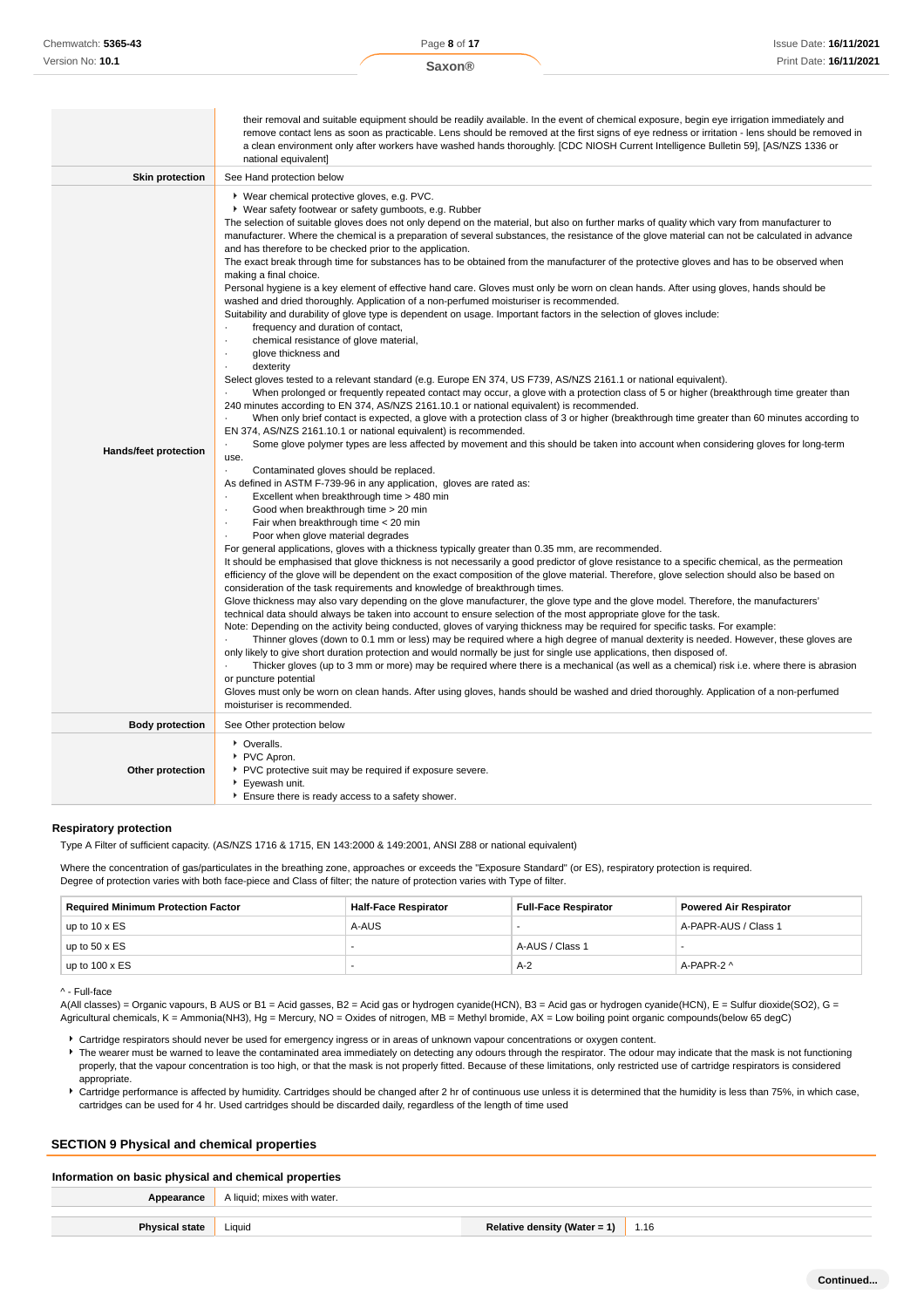| Odour                                           | Not Available  | <b>Partition coefficient n-octanol</b><br>/ water | Not Available  |
|-------------------------------------------------|----------------|---------------------------------------------------|----------------|
|                                                 |                |                                                   |                |
| <b>Odour threshold</b>                          | Not Available  | Auto-ignition temperature (°C)                    | Not Available  |
| pH (as supplied)                                | $5.5 - 7.5$    | <b>Decomposition temperature</b>                  | Not Available  |
| Melting point / freezing point<br>(°C)          | Not Available  | <b>Viscosity (cSt)</b>                            | Not Available  |
| Initial boiling point and boiling<br>range (°C) | Not Available  | Molecular weight (g/mol)                          | Not Applicable |
| Flash point (°C)                                | >95 C          | <b>Taste</b>                                      | Not Available  |
| <b>Evaporation rate</b>                         | Not Available  | <b>Explosive properties</b>                       | Not Available  |
| Flammability                                    | Not Applicable | <b>Oxidising properties</b>                       | Not Available  |
| Upper Explosive Limit (%)                       | Not Available  | Surface Tension (dyn/cm or<br>$mN/m$ )            | Not Available  |
| Lower Explosive Limit (%)                       | Not Available  | <b>Volatile Component (%vol)</b>                  | Not Available  |
| Vapour pressure (kPa)                           | Not Available  | Gas group                                         | Not Available  |
| Solubility in water                             | Miscible       | pH as a solution (%)                              | Not Available  |
| Vapour density ( $Air = 1$ )                    | Not Available  | VOC g/L                                           | Not Available  |

# **SECTION 10 Stability and reactivity**

| Reactivity                            | See section 7                                                                                                                        |
|---------------------------------------|--------------------------------------------------------------------------------------------------------------------------------------|
| <b>Chemical stability</b>             | • Unstable in the presence of incompatible materials.<br>▶ Product is considered stable.<br>Hazardous polymerisation will not occur. |
| Possibility of hazardous<br>reactions | See section 7                                                                                                                        |
| <b>Conditions to avoid</b>            | See section 7                                                                                                                        |
| Incompatible materials                | See section 7                                                                                                                        |
| Hazardous decomposition<br>products   | See section 5                                                                                                                        |

# **SECTION 11 Toxicological information**

## **Information on toxicological effects**

|                     | Inhalation of vapours may cause drowsiness and dizziness. This may be accompanied by narcosis, reduced alertness, loss of reflexes, lack of<br>coordination and vertigo.                                                                                                                                                                                                                                                                                                                                                                                                                                                                                                                                                                                                                                                                                                                                                                                                                                                                                                                                                                                                                                                                                                                                                                                                                                                                                                                                                                                                                                                                                                                                                                                                                                                                                                                                                                                                                                                                                                                                                                                                                                                                                                                                                                                                                                                                                                                          |
|---------------------|---------------------------------------------------------------------------------------------------------------------------------------------------------------------------------------------------------------------------------------------------------------------------------------------------------------------------------------------------------------------------------------------------------------------------------------------------------------------------------------------------------------------------------------------------------------------------------------------------------------------------------------------------------------------------------------------------------------------------------------------------------------------------------------------------------------------------------------------------------------------------------------------------------------------------------------------------------------------------------------------------------------------------------------------------------------------------------------------------------------------------------------------------------------------------------------------------------------------------------------------------------------------------------------------------------------------------------------------------------------------------------------------------------------------------------------------------------------------------------------------------------------------------------------------------------------------------------------------------------------------------------------------------------------------------------------------------------------------------------------------------------------------------------------------------------------------------------------------------------------------------------------------------------------------------------------------------------------------------------------------------------------------------------------------------------------------------------------------------------------------------------------------------------------------------------------------------------------------------------------------------------------------------------------------------------------------------------------------------------------------------------------------------------------------------------------------------------------------------------------------------|
| <b>Inhaled</b>      | High inhaled concentrations of mixed hydrocarbons may produce narcosis characterised by nausea, vomiting and lightheadedness. Inhalation of<br>aerosols may produce severe pulmonary oedema, pneumonitis and pulmonary haemorrhage. Inhalation of petroleum hydrocarbons consisting<br>substantially of low molecular weight species (typically C2-C12) may produce irritation of mucous membranes, incoordination, giddiness, nausea,<br>vertigo, confusion, headache, appetite loss, drowsiness, tremors and anaesthetic stupor. Massive exposures may produce central nervous<br>system depression with sudden collapse and deep coma; fatalities have been recorded. Irritation of the brain and/or apnoeic anoxia may produce<br>convulsions. Although recovery following overexposure is generally complete, cerebral micro-haemorrhage of focal post-inflammatory scarring<br>may produce epileptiform seizures some months after the exposure. Pulmonary episodes may include chemical pneumonitis with oedema and<br>haemorrhage. The lighter hydrocarbons may produce kidney and neurotoxic effects. Pulmonary irritancy increases with carbon chain length for<br>paraffins and olefins. Alkenes produce pulmonary oedema at high concentrations. Liquid paraffins may produce anaesthesia and depressant<br>actions leading to weakness, dizziness, slow and shallow respiration, unconsciousness, convulsions and death. C5-7 paraffins may also produce<br>polyneuropathy. Aromatic hydrocarbons accumulate in lipid rich tissues (typically the brain, spinal cord and peripheral nerves) and may produce<br>functional impairment manifested by nonspecific symptoms such as nausea, weakness, fatigue and vertigo; severe exposures may produce<br>inebriation or unconsciousness. Many of the petroleum hydrocarbons are cardiac sensitisers and may cause ventricular fibrillations.<br>Central nervous system (CNS) depression may include nonspecific discomfort, symptoms of giddiness, headache, dizziness, nausea,<br>anaesthetic effects, slowed reaction time, slurred speech and may progress to unconsciousness. Serious poisonings may result in respiratory<br>depression and may be fatal.<br>Acute effects from inhalation of high concentrations of vapour are pulmonary irritation, including coughing, with nausea; central nervous system<br>depression - characterised by headache and dizziness, increased reaction time, fatique and loss of co-ordination |
| Ingestion           | Accidental ingestion of the material may be harmful; animal experiments indicate that ingestion of less than 150 gram may be fatal or may<br>produce serious damage to the health of the individual.                                                                                                                                                                                                                                                                                                                                                                                                                                                                                                                                                                                                                                                                                                                                                                                                                                                                                                                                                                                                                                                                                                                                                                                                                                                                                                                                                                                                                                                                                                                                                                                                                                                                                                                                                                                                                                                                                                                                                                                                                                                                                                                                                                                                                                                                                              |
| <b>Skin Contact</b> | The material can produce chemical burns following direct contact with the skin.<br>Open cuts, abraded or irritated skin should not be exposed to this material<br>The material may accentuate any pre-existing dermatitis condition<br>Entry into the blood-stream through, for example, cuts, abrasions, puncture wounds or lesions, may produce systemic injury with harmful effects.<br>Examine the skin prior to the use of the material and ensure that any external damage is suitably protected.                                                                                                                                                                                                                                                                                                                                                                                                                                                                                                                                                                                                                                                                                                                                                                                                                                                                                                                                                                                                                                                                                                                                                                                                                                                                                                                                                                                                                                                                                                                                                                                                                                                                                                                                                                                                                                                                                                                                                                                           |
| Eye                 | When applied to the eye(s) of animals, the material produces severe ocular lesions which are present twenty-four hours or more after instillation.                                                                                                                                                                                                                                                                                                                                                                                                                                                                                                                                                                                                                                                                                                                                                                                                                                                                                                                                                                                                                                                                                                                                                                                                                                                                                                                                                                                                                                                                                                                                                                                                                                                                                                                                                                                                                                                                                                                                                                                                                                                                                                                                                                                                                                                                                                                                                |
| <b>Chronic</b>      | Toxic: danger of serious damage to health by prolonged exposure through inhalation, in contact with skin and if swallowed.<br>Serious damage (clear functional disturbance or morphological change which may have toxicological significance) is likely to be caused by<br>repeated or prolonged exposure. As a rule the material produces, or contains a substance which produces severe lesions. Such damage may<br>become apparent following direct application in subchronic (90 day) toxicity studies or following sub-acute (28 day) or chronic (two-year) toxicity<br>tests.<br>Prolonged or repeated skin contact may cause drying with cracking, irritation and possible dermatitis following.<br>Repeated or prolonged exposure to mixed hydrocarbons may produce narcosis with dizziness, weakness, irritability, concentration and/or<br>memory loss, tremor in the fingers and tongue, vertigo, olfactory disorders, constriction of visual field, paraesthesias of the extremities, weight<br>loss and anaemia and degenerative changes in the liver and kidney. Chronic exposure by petroleum workers, to the lighter hydrocarbons, has<br>been associated with visual disturbances, damage to the central nervous system, peripheral neuropathies (including numbness and<br>paraesthesias), psychological and neurophysiological deficits, bone marrow toxicities (including hypoplasia possibly due to benzene) and hepatic<br>and renal involvement. Chronic dermal exposure to petroleum hydrocarbons may result in defatting which produces localised dermatoses.                                                                                                                                                                                                                                                                                                                                                                                                                                                                                                                                                                                                                                                                                                                                                                                                                                                                                                            |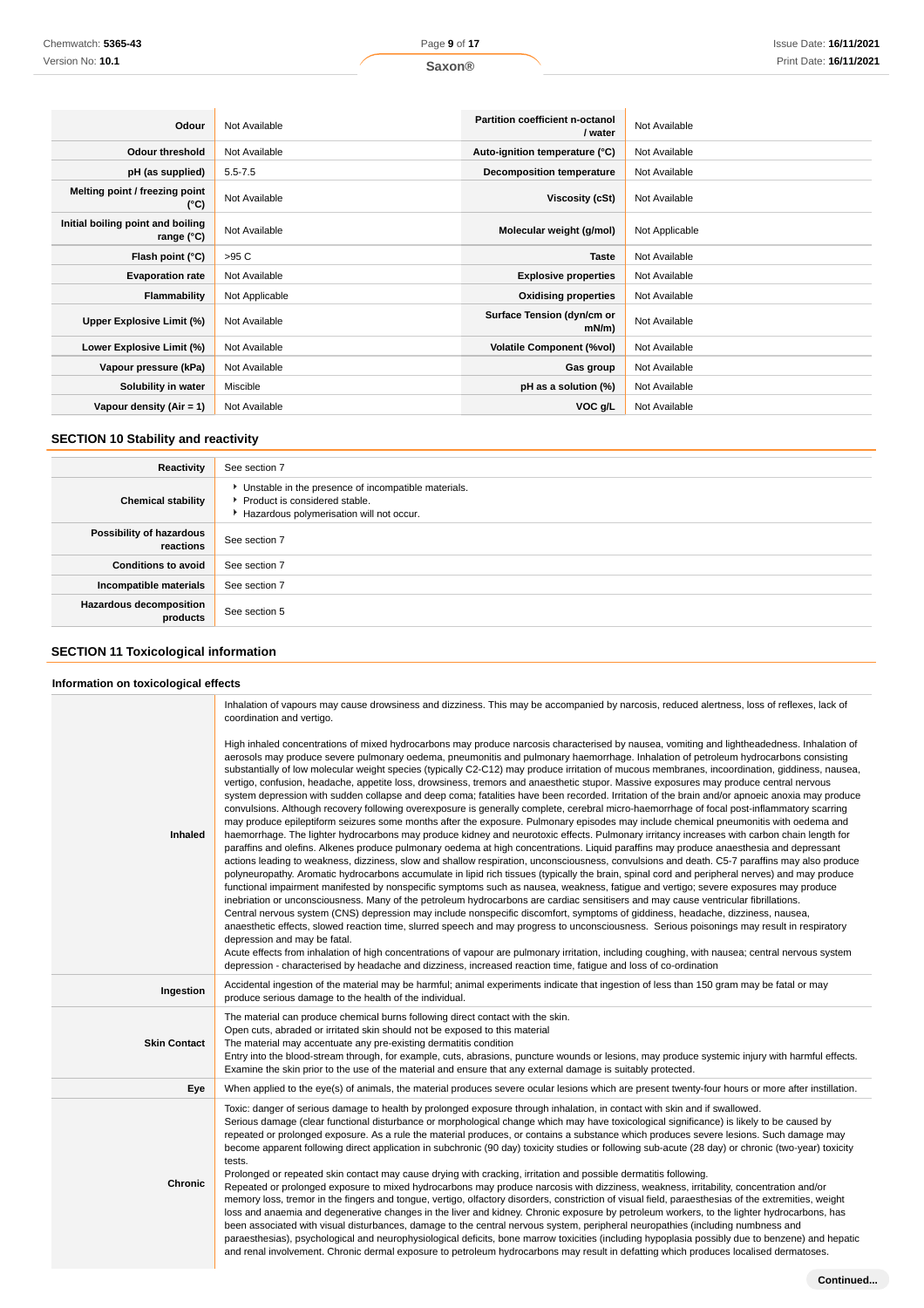| Surface cracking and erosion may also increase susceptibility to infection by microorganisms. One epidemiological study of petroleum refinery<br>workers has reported elevations in standard mortality ratios for skin cancer along with a dose-response relationship indicating an association<br>between routine workplace exposure to petroleum or one of its constituents and skin cancer, particularly melanoma. Other studies have been<br>unable to confirm this finding.                                                                                                                                                                                                                                                                                                                                                                                                                                                                                                                                                                                                                |
|-------------------------------------------------------------------------------------------------------------------------------------------------------------------------------------------------------------------------------------------------------------------------------------------------------------------------------------------------------------------------------------------------------------------------------------------------------------------------------------------------------------------------------------------------------------------------------------------------------------------------------------------------------------------------------------------------------------------------------------------------------------------------------------------------------------------------------------------------------------------------------------------------------------------------------------------------------------------------------------------------------------------------------------------------------------------------------------------------|
| Hydrocarbon solvents are liquid hydrocarbon fractions derived from petroleum processing streams, containing only carbon and hydrogen atoms,<br>with carbon numbers ranging from approximately C5-C20 and boiling between approximately 35-370 deg C. Many of the hydrocarbon solvents<br>have complex and variable compositions with constituents of 4 types, alkanes (normal paraffins, isoparaffins, and cycloparaffins) and aromatics<br>(primarily alkylated one- and two-ring species). Despite the compositional complexity, most hydrocarbon solvent constituents have similar<br>toxicological properties, and the overall toxicological hazards can be characterized in generic terms. Hydrocarbon solvents can cause chemical<br>pneumonitis if aspirated into the lung, and those that are volatile can cause acute CNS effects and/or ocular and respiratory irritation at exposure<br>levels exceeding occupational recommendations. Otherwise, there are few toxicologically important effects. The exceptions, n-hexane and<br>naphthalene, have unique toxicological properties |
| Animal studies:                                                                                                                                                                                                                                                                                                                                                                                                                                                                                                                                                                                                                                                                                                                                                                                                                                                                                                                                                                                                                                                                                 |
| No deaths or treatment related signs of toxicity were observed in rats exposed to light alkylate naphtha (paraffinic hydrocarbons) at<br>concentrations of 668, 2220 and 6646 ppm for 6 hrs/day, 5 days/wk for 13 weeks. Increased liver weights and kidney toxicity (male rats) was<br>observed in high dose animals. Exposure to pregnant rats at concentrations of 137, 3425 and 6850 ppm did not adversely affect reproduction or<br>cause maternal or foetal toxicity. Lifetime skin painting studies in mice with similar naphthas have shown weak or no carcinogenic activity<br>following prolonged and repeated exposure. Similar                                                                                                                                                                                                                                                                                                                                                                                                                                                      |
| naphthas/distillates, when tested at nonirritating dose levels, did not show any significant carcinogenic activity indicating that this tumorigenic<br>response is likely related to chronic irritation and not to dose. The mutagenic potential of naphthas has been reported to be largely negative in a                                                                                                                                                                                                                                                                                                                                                                                                                                                                                                                                                                                                                                                                                                                                                                                      |
| variety of mutagenicity tests. The exact relationship between these results and human health is not known. Some components of this product<br>have been shown to produce a species specific, sex hormonal dependent kidney lesion in male rats from repeated oral or inhalation exposure.<br>Subsequent research has shown that the kidney damage develops via the formation of a alpha-2u-globulin, a mechanism unique to the male rat.<br>Humans do not form alpha-2u-globulin, therefore, the kidney effects resulting from this mechanism are not relevant in human.<br>Workers exposed to chlorophenoxy herbicides show a significant increase in soft-tissue sarcoma, malignant lymphomas and bronchial                                                                                                                                                                                                                                                                                                                                                                                   |
| carcinomas. Prolonged or repeated contact with solutions may result in non-allergic dermatoses.                                                                                                                                                                                                                                                                                                                                                                                                                                                                                                                                                                                                                                                                                                                                                                                                                                                                                                                                                                                                 |
| Until recently, most epidemiological studies of the effects of chlorophenoxy herbicides dealt with                                                                                                                                                                                                                                                                                                                                                                                                                                                                                                                                                                                                                                                                                                                                                                                                                                                                                                                                                                                              |
| populations exposed in the 1950s and 1960s, when the trichlorophenol-based herbicides 2,4,5-T and fenoprop were contaminated with                                                                                                                                                                                                                                                                                                                                                                                                                                                                                                                                                                                                                                                                                                                                                                                                                                                                                                                                                               |
| polychlorinated dioxins and furans, including 2,3,7,8-tetrachlorodibenzodioxin (TCDD); the effects observed may therefore have been a<br>consequence of the presence of the dioxin contaminants. In addition, most epidemiological studies on chlorophenoxy herbicides conducted to                                                                                                                                                                                                                                                                                                                                                                                                                                                                                                                                                                                                                                                                                                                                                                                                             |
| date have involved multiple exposures to chemical agents, including other                                                                                                                                                                                                                                                                                                                                                                                                                                                                                                                                                                                                                                                                                                                                                                                                                                                                                                                                                                                                                       |
| pesticides and synthetic organic compounds. In a series of case–referent studies conducted in Sweden in the late 1970s and early 1980s, strong<br>associations were noted between soft tissue sarcomas (STS) and multiple lymphomas (including Hodgkin disease (HD) and non-Hodgkin                                                                                                                                                                                                                                                                                                                                                                                                                                                                                                                                                                                                                                                                                                                                                                                                             |
| lymphoma (NHL)) and the use of chlorophenoxy herbicides by agricultural or forestry workers. The association between STS and chlorophenoxy<br>herbicide use observed in the Swedish studies has not been confirmed in other case–referent studies. Although a number of cohort studies of<br>occupationally exposed workers have been conducted, the small size of many of them limits their usefulness in assessing the relationship<br>between STS and the herbicides. The risk for malignant lymphoma (HD + NHL) was almost five times greater for agricultural and forestry workers<br>exposed to a mixture of chlorophenoxy herbicides than for controls in the case–referent study in Sweden but was not significantly elevated in a<br>Danish cohort study of 3390 workers in a chemical plant manufacturing MCPA, dichlorprop, mecoprop, and 2,4-D, as well as other industrial                                                                                                                                                                                                         |
| chemicals and dyes                                                                                                                                                                                                                                                                                                                                                                                                                                                                                                                                                                                                                                                                                                                                                                                                                                                                                                                                                                                                                                                                              |
| Chronic exposure to 2,4-dichlorophenoxyacetic acid(2,4-D), its salts and its esters and its analogues may result in nausea, liver function<br>changes, contact toxic dermatitis, irritation of the airways and eyes, as well as neurological changes. Persons with chronic diseases of the central<br>nervous system, liver, heart, kidneys, lungs and skin, as well as those with endocrinological or immunological disturbances should not be                                                                                                                                                                                                                                                                                                                                                                                                                                                                                                                                                                                                                                                 |
| exposed to herbicides (ILO Encyclopaedia). Groups of rats receiving 2,4-D in their diets for 13 weeks showed growth retardation and decreased<br>food intake at 150 mg/kg/day dosage and an increased serum glutamic pyruvic transaminase (SGPT). A statistically significant incidence of<br>astrocytoma was seen in the brains of male rats receiving 45 mg/kg/day for 104 weeks suggesting a possible carcinogenic effect although the                                                                                                                                                                                                                                                                                                                                                                                                                                                                                                                                                                                                                                                       |
| prevalence of naturally occurring tumours in controls makes this result equivocal. A controversial study implicating 2,4-D as the cause of<br>non-Hodgkin's lymphoma among male Kansas residents, aged 21 years or older, was difficult to evaluate because of a number of confounding<br>factors. Agent Orange, a mixture of 2,4-D and 2,4,5-T, with contamination from 2,3,7,8-tetrachlorodibenzo-p-dioxin (also referred to as "dioxin" or                                                                                                                                                                                                                                                                                                                                                                                                                                                                                                                                                                                                                                                   |
| TCDD) has been studied due to exposure of military personnel during its use as a herbicide in Vietnam. Neurological, reproductive and<br>carcinogenic effects, purported to have occurred amongst veterans may be related to 2,4-D and 2,4,5-T but given the toxicity of the other                                                                                                                                                                                                                                                                                                                                                                                                                                                                                                                                                                                                                                                                                                                                                                                                              |
| components this remains the subject of conjecture.<br>Most, if not all, occupational illnesses associated with 2,4,5-trichlorophenoxyacetic acids (2,4,5,-T) and its derivatives actually result from TCDD                                                                                                                                                                                                                                                                                                                                                                                                                                                                                                                                                                                                                                                                                                                                                                                                                                                                                      |
| contamination.                                                                                                                                                                                                                                                                                                                                                                                                                                                                                                                                                                                                                                                                                                                                                                                                                                                                                                                                                                                                                                                                                  |
| Repeated overexposure to phenoxy herbicides may cause liver, kidney, gastrointestinal and muscular effects.<br>Subchronic exposure by dogs to phenoxy herbicides produced a reduction in circulating lymphocytes Teratogenic response was exhibited in mice                                                                                                                                                                                                                                                                                                                                                                                                                                                                                                                                                                                                                                                                                                                                                                                                                                     |
| (but not rats). Cleft palate was demonstrated. No such findings occurred in non-human primates given up to 10 mg/kg/day (containing 0.05 ppm<br>TCDD) from gestation day 22 to 38.                                                                                                                                                                                                                                                                                                                                                                                                                                                                                                                                                                                                                                                                                                                                                                                                                                                                                                              |
| The no-observed effect level (NOAEL) in hamsters was 2 mg/kg 2,4,5-T                                                                                                                                                                                                                                                                                                                                                                                                                                                                                                                                                                                                                                                                                                                                                                                                                                                                                                                                                                                                                            |
| Repeated or prolonged exposure to corrosives may result in the erosion of teeth, inflammatory and ulcerative changes in the mouth and necrosis<br>(rarely) of the jaw. Bronchial irritation, with cough, and frequent attacks of bronchial pneumonia may ensue. Gastrointestinal disturbances may                                                                                                                                                                                                                                                                                                                                                                                                                                                                                                                                                                                                                                                                                                                                                                                               |
| also occur. Chronic exposures may result in dermatitis and/or conjunctivitis.                                                                                                                                                                                                                                                                                                                                                                                                                                                                                                                                                                                                                                                                                                                                                                                                                                                                                                                                                                                                                   |

| <b>Saxon®</b>        | <b>TOXICITY</b><br>Not Available                     | <b>IRRITATION</b><br>Not Available                  |
|----------------------|------------------------------------------------------|-----------------------------------------------------|
|                      | <b>TOXICITY</b>                                      | <b>IRRITATION</b>                                   |
| mecoprop-P-potassium | Inhalation(Rat) LC50; 5.6 mg/l4h <sup>[2]</sup>      | Eyes: highly irritating * (rac)                     |
|                      | Oral(Mouse) LD50; 369 mg/kg <sup>[2]</sup>           | Skin: irritant * (racemate)                         |
|                      | <b>TOXICITY</b>                                      | <b>IRRITATION</b>                                   |
| <b>MCPA</b>          | dermal (rat) LD50: >1000 mg/kg $^{[2]}$              | Not Available                                       |
|                      | Inhalation(Rat) LC50; 1.37 mg/L4h <sup>[2]</sup>     |                                                     |
|                      | Oral(Rat) LD50; 700 mg/kg <sup>[2]</sup>             |                                                     |
|                      | <b>TOXICITY</b>                                      | <b>IRRITATION</b>                                   |
|                      | Dermal (rabbit) LD50: >2000 mg/kg <sup>[2]</sup>     | Eye: no adverse effect observed (not irritating)[1] |
| aromatic solvent 200 | Inhalation(Rat) LC50; $>0.003$ mg/L4h <sup>[1]</sup> | Skin: adverse effect observed (irritating)[1]       |
|                      | Oral(Rat) LD50; 512 mg/kg[1]                         |                                                     |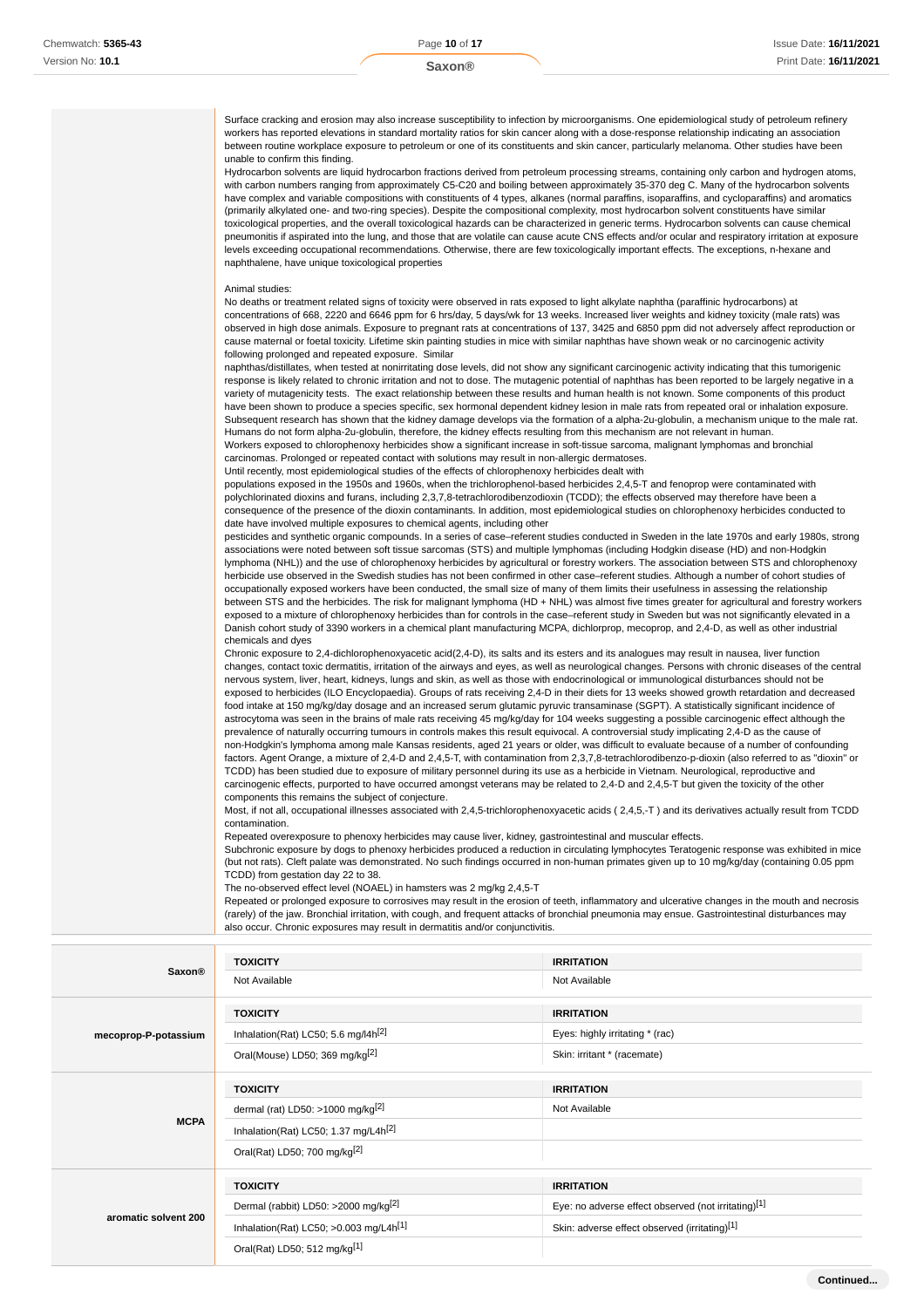|                                                  | <b>TOXICITY</b><br>dermal (rat) LD50: >2000 mg/kg[2]                                                                                                                                                                                                                                                                                                                                                                                                                                                                                                                                                                                                                                                                                                                                                                                                                                                                                                                                                                                                                                                                                                                                                                                                                                                                                                                                                                                                                                                                                                                                                                                                                                                                                                                                                                                                                                                                                                                                                                                                                                                                                                                                                                                                                                                                                                                                                                                                                                                                                                                                                                                                                                                                                                                                                                                                       | <b>IRRITATION</b><br>Eye (rabbit): mild *                                                                                                                                                                                                                                                                                                                                                                                                                                                                                                                                                                                                                                                                                                                                                                                                                                                                                                                                                                                                                               |  |
|--------------------------------------------------|------------------------------------------------------------------------------------------------------------------------------------------------------------------------------------------------------------------------------------------------------------------------------------------------------------------------------------------------------------------------------------------------------------------------------------------------------------------------------------------------------------------------------------------------------------------------------------------------------------------------------------------------------------------------------------------------------------------------------------------------------------------------------------------------------------------------------------------------------------------------------------------------------------------------------------------------------------------------------------------------------------------------------------------------------------------------------------------------------------------------------------------------------------------------------------------------------------------------------------------------------------------------------------------------------------------------------------------------------------------------------------------------------------------------------------------------------------------------------------------------------------------------------------------------------------------------------------------------------------------------------------------------------------------------------------------------------------------------------------------------------------------------------------------------------------------------------------------------------------------------------------------------------------------------------------------------------------------------------------------------------------------------------------------------------------------------------------------------------------------------------------------------------------------------------------------------------------------------------------------------------------------------------------------------------------------------------------------------------------------------------------------------------------------------------------------------------------------------------------------------------------------------------------------------------------------------------------------------------------------------------------------------------------------------------------------------------------------------------------------------------------------------------------------------------------------------------------------------------------|-------------------------------------------------------------------------------------------------------------------------------------------------------------------------------------------------------------------------------------------------------------------------------------------------------------------------------------------------------------------------------------------------------------------------------------------------------------------------------------------------------------------------------------------------------------------------------------------------------------------------------------------------------------------------------------------------------------------------------------------------------------------------------------------------------------------------------------------------------------------------------------------------------------------------------------------------------------------------------------------------------------------------------------------------------------------------|--|
| fluroxypyr methylheptyl ester                    | Inhalation(Rat) LC50; $>1$ mg/l4h <sup>[2]</sup>                                                                                                                                                                                                                                                                                                                                                                                                                                                                                                                                                                                                                                                                                                                                                                                                                                                                                                                                                                                                                                                                                                                                                                                                                                                                                                                                                                                                                                                                                                                                                                                                                                                                                                                                                                                                                                                                                                                                                                                                                                                                                                                                                                                                                                                                                                                                                                                                                                                                                                                                                                                                                                                                                                                                                                                                           |                                                                                                                                                                                                                                                                                                                                                                                                                                                                                                                                                                                                                                                                                                                                                                                                                                                                                                                                                                                                                                                                         |  |
|                                                  | Oral(Rat) LD50; $>5000$ mg/kg <sup>[2]</sup>                                                                                                                                                                                                                                                                                                                                                                                                                                                                                                                                                                                                                                                                                                                                                                                                                                                                                                                                                                                                                                                                                                                                                                                                                                                                                                                                                                                                                                                                                                                                                                                                                                                                                                                                                                                                                                                                                                                                                                                                                                                                                                                                                                                                                                                                                                                                                                                                                                                                                                                                                                                                                                                                                                                                                                                                               |                                                                                                                                                                                                                                                                                                                                                                                                                                                                                                                                                                                                                                                                                                                                                                                                                                                                                                                                                                                                                                                                         |  |
|                                                  |                                                                                                                                                                                                                                                                                                                                                                                                                                                                                                                                                                                                                                                                                                                                                                                                                                                                                                                                                                                                                                                                                                                                                                                                                                                                                                                                                                                                                                                                                                                                                                                                                                                                                                                                                                                                                                                                                                                                                                                                                                                                                                                                                                                                                                                                                                                                                                                                                                                                                                                                                                                                                                                                                                                                                                                                                                                            |                                                                                                                                                                                                                                                                                                                                                                                                                                                                                                                                                                                                                                                                                                                                                                                                                                                                                                                                                                                                                                                                         |  |
| Legend:                                          | specified data extracted from RTECS - Register of Toxic Effect of chemical Substances                                                                                                                                                                                                                                                                                                                                                                                                                                                                                                                                                                                                                                                                                                                                                                                                                                                                                                                                                                                                                                                                                                                                                                                                                                                                                                                                                                                                                                                                                                                                                                                                                                                                                                                                                                                                                                                                                                                                                                                                                                                                                                                                                                                                                                                                                                                                                                                                                                                                                                                                                                                                                                                                                                                                                                      | 1. Value obtained from Europe ECHA Registered Substances - Acute toxicity 2.* Value obtained from manufacturer's SDS. Unless otherwise                                                                                                                                                                                                                                                                                                                                                                                                                                                                                                                                                                                                                                                                                                                                                                                                                                                                                                                                  |  |
|                                                  |                                                                                                                                                                                                                                                                                                                                                                                                                                                                                                                                                                                                                                                                                                                                                                                                                                                                                                                                                                                                                                                                                                                                                                                                                                                                                                                                                                                                                                                                                                                                                                                                                                                                                                                                                                                                                                                                                                                                                                                                                                                                                                                                                                                                                                                                                                                                                                                                                                                                                                                                                                                                                                                                                                                                                                                                                                                            |                                                                                                                                                                                                                                                                                                                                                                                                                                                                                                                                                                                                                                                                                                                                                                                                                                                                                                                                                                                                                                                                         |  |
| <b>MECOPROP-P-POTASSIUM</b>                      | For mecoprop (syn: 2-(2-methyl-4-chlorophenoxy)propionic acid; MCPP)<br>Acute Toxicity: Mecoprop has a low acute toxicity to test animals. Mecoprop is irritating to skin and eyes. It causes redness and swelling and<br>can cause cloudy vision.<br>Teratogenic Effects: Mecoprop is a teratogen in rats at moderate to high doses. Oral doses of 125 mg/kg/day in pregnant rats from days 6 to 15<br>of gestation caused increased intra-uterine deaths, decreased body lengths, and an increased incidence of delayed or absent bone formation in<br>offspring. Mecoprop is not teratogenic in rabbits.<br>Mutagenic Effects: Studies show that mecoprop may be mutagenic at very high doses. Tests of mecoprop on four strains of salmonella and on<br>S. colelicolor showed no mutagenic effects. However, mecoprop caused an increase in sister chromatid exchange after single oral doses of 470<br>and 3,800 mg/kg in Chinese hamsters.<br>Occupational exposure however did not appear to increase the frequency of sister chromatid exchanges or chromosomal aberrations in the<br>leukocytes of workers<br>Carcinogenic Effects: A study of people employed in the manufacture of phenoxy herbicides including mecoprop showed an association<br>between these herbicides and cancer of soft tissues and non-Hodgkin's lymphoma. However, other data do not support this conclusion. Thus, it<br>is not clear if occupational exposures to phenoxy herbicides can cause cancer.<br>Organ Toxicity: Oral doses of 9 mg/kg/day to female rats and 27 mg/kg/day to male rats cause kidney damage.<br>Fate in Humans and Animals: Mecoprop is eliminated unchanged in the urine of mammals                                                                                                                                                                                                                                                                                                                                                                                                                                                                                                                                                                                                                                                                                                                                                                                                                                                                                                                                                                                                                                                                                                                                                         |                                                                                                                                                                                                                                                                                                                                                                                                                                                                                                                                                                                                                                                                                                                                                                                                                                                                                                                                                                                                                                                                         |  |
| <b>MCPA</b>                                      | WARNING: IARC - Human limited evidence. Mutation - DNA inhibition mouse for chlorphenoxy pesticides: ADI: 0.01 mg/kg/day NOEL: 1.1<br>mg/kg/day<br>The material may cause skin irritation after prolonged or repeated exposure and may produce a contact dermatitis (nonallergic). This form of<br>dermatitis is often characterised by skin redness (erythema) and swelling epidermis. Histologically there may be intercellular oedema of the<br>spongy layer (spongiosis) and intracellular oedema of the epidermis.<br>Animal Metabolism - MCPA is rapidly absorbed and eliminated from mammalian systems. Rats eliminated nearly all of a single oral dose within<br>24 hours, mostly in urine with little or no metabolism. In another rat study, three quarters of the dose was eliminated within two days. All was gone<br>the by the eighth day. Humans excreted about half of a 5 mg dose in the urine within a few days. No residues were found after day five. Cattle<br>and sheep fed MCPA in low to moderate doses in the diet for two weeks had no residues from levels less than about 18 mg/kg. The major<br>metabolite of MCPA is 2-methyl-4-chlorophenol in the free and conjugated form, which is formed in the liver                                                                                                                                                                                                                                                                                                                                                                                                                                                                                                                                                                                                                                                                                                                                                                                                                                                                                                                                                                                                                                                                                                                                                                                                                                                                                                                                                                                                                                                                                                                                                                                                                  |                                                                                                                                                                                                                                                                                                                                                                                                                                                                                                                                                                                                                                                                                                                                                                                                                                                                                                                                                                                                                                                                         |  |
| <b>AROMATIC SOLVENT 200</b>                      | No significant acute toxicological data identified in literature search.<br>for petroleum:<br>Altered mental state, drowsiness, peripheral motor neuropathy, irreversible brain damage (so-called Petrol Sniffer's Encephalopathy), delirium,<br>seizures, and sudden death have been reported from repeated overexposure to some hydrocarbon solvents, naphthas, and gasoline<br>This product may contain benzene which is known to cause acute myeloid leukaemia and n-hexane which has been shown to metabolize to<br>compounds which are neuropathic.<br>This product contains toluene. There are indications from animal studies that prolonged exposure to high concentrations of toluene may lead to<br>hearing loss.<br>This product contains ethyl benzene and naphthalene from which there is evidence of tumours in rodents<br>Carcinogenicity: Inhalation exposure to mice causes liver tumours, which are not considered relevant to humans. Inhalation exposure to rats<br>causes kidney tumours which are not considered relevant to humans.<br>Mutagenicity: There is a large database of mutagenicity studies on gasoline and gasoline blending streams, which use a wide variety of<br>endpoints and give predominantly negative results. All in vivo studies in animals and recent studies in exposed humans (e.g. petrol service<br>station attendants) have shown negative results in mutagenicity assays.<br>Reproductive Toxicity: Repeated exposure of pregnant rats to high concentrations of toluene (around or exceeding 1000 ppm) can cause<br>developmental effects, such as lower birth weight and developmental neurotoxicity, on the foetus. However, in a two-generation reproductive<br>study in rats exposed to gasoline vapour condensate, no adverse effects on the foetus were observed.<br>Human Effects: Prolonged/ repeated contact may cause defatting of the skin which can lead to dermatitis and may make the skin more<br>susceptible to irritation and penetration by other materials.<br>Lifetime exposure of rodents to gasoline produces carcinogenicity although the relevance to humans has been questioned. Gasoline induces<br>kidney cancer in male rats as a consequence of accumulation of the alpha2-microglobulin protein in hyaline droplets in the male (but not female)<br>rat kidney. Such abnormal accumulation represents lysosomal overload and leads to chronic renal tubular cell degeneration, accumulation of cell<br>debris, mineralisation of renal medullary tubules and necrosis. A sustained regenerative proliferation occurs in epithelial cells with subsequent<br>neoplastic transformation with continued exposure. The alpha2-microglobulin is produced under the influence of hormonal controls in male rats<br>but not in females and, more importantly, not in humans. |                                                                                                                                                                                                                                                                                                                                                                                                                                                                                                                                                                                                                                                                                                                                                                                                                                                                                                                                                                                                                                                                         |  |
| <b>FLUROXYPYR</b><br><b>METHYLHEPTYL ESTER</b>   | Toxicity Class WHO Table 5 *<br>conjunctivitis.<br><b>Council]</b>                                                                                                                                                                                                                                                                                                                                                                                                                                                                                                                                                                                                                                                                                                                                                                                                                                                                                                                                                                                                                                                                                                                                                                                                                                                                                                                                                                                                                                                                                                                                                                                                                                                                                                                                                                                                                                                                                                                                                                                                                                                                                                                                                                                                                                                                                                                                                                                                                                                                                                                                                                                                                                                                                                                                                                                         | The material may be irritating to the eye, with prolonged contact causing inflammation. Repeated or prolonged exposure to irritants may produce<br>[* The Pesticides Manual, Incorporating The Agrochemicals Handbook, 10th Edition, Editor Clive Tomlin, 1994, British Crop Protection                                                                                                                                                                                                                                                                                                                                                                                                                                                                                                                                                                                                                                                                                                                                                                                 |  |
| <b>MECOPROP-P-POTASSIUM &amp;</b><br><b>MCPA</b> | For chlorophenoxy pesticides:<br>551chlph<br><b>WARNING:</b> This substance has been classified by the IARC as Group 2B: Possibly Carcinogenic to Humans.<br>Side-reactions during manufacture of the parent compound may result in the production of trace amounts of polyhalogenated aromatic<br>very specific reaction, to form dibenzo-p-dioxins<br>dibenzodioxins (the chlorinated form is PCDD), dibenzofurans (PCDF) and biphenyls (PCB) exert their toxic effect (as hepatoxicants,<br>by the degree of substitution by the halogen and the position of such substitutions on the parent compound.                                                                                                                                                                                                                                                                                                                                                                                                                                                                                                                                                                                                                                                                                                                                                                                                                                                                                                                                                                                                                                                                                                                                                                                                                                                                                                                                                                                                                                                                                                                                                                                                                                                                                                                                                                                                                                                                                                                                                                                                                                                                                                                                                                                                                                                 | hydrocarbon(s). Halogenated phenols, and especially their alkali salts, can condense above 300 deg. C . to form polyphenoxyphenols or, in a<br>Polyhalogenated aromatic hydrocarbons (PHAHs) comprise two major groups. The first group represented by the halogenated derivatives of<br>reproductive toxicants, immunotoxicants and procarcinogens) by interaction with a cytostolic protein known as the Ah receptor. In guinea pigs the<br>Ah receptor is active in a mechanism which "pumps" PHAH into the cell whilst in humans the reverse appears to true. This, in part, may account<br>for species differences often cited in the literature. This receptor exhibits an affinity for the planar members of this group and carries these to the<br>cellular nucleus where they bind, reversibly, to specific genomes on DNA. This results in the regulation of the production of certain proteins which<br>elicit the toxic response. The potency of the effect is dependent on the strength of the original interaction with the Ah receptor and is influenced |  |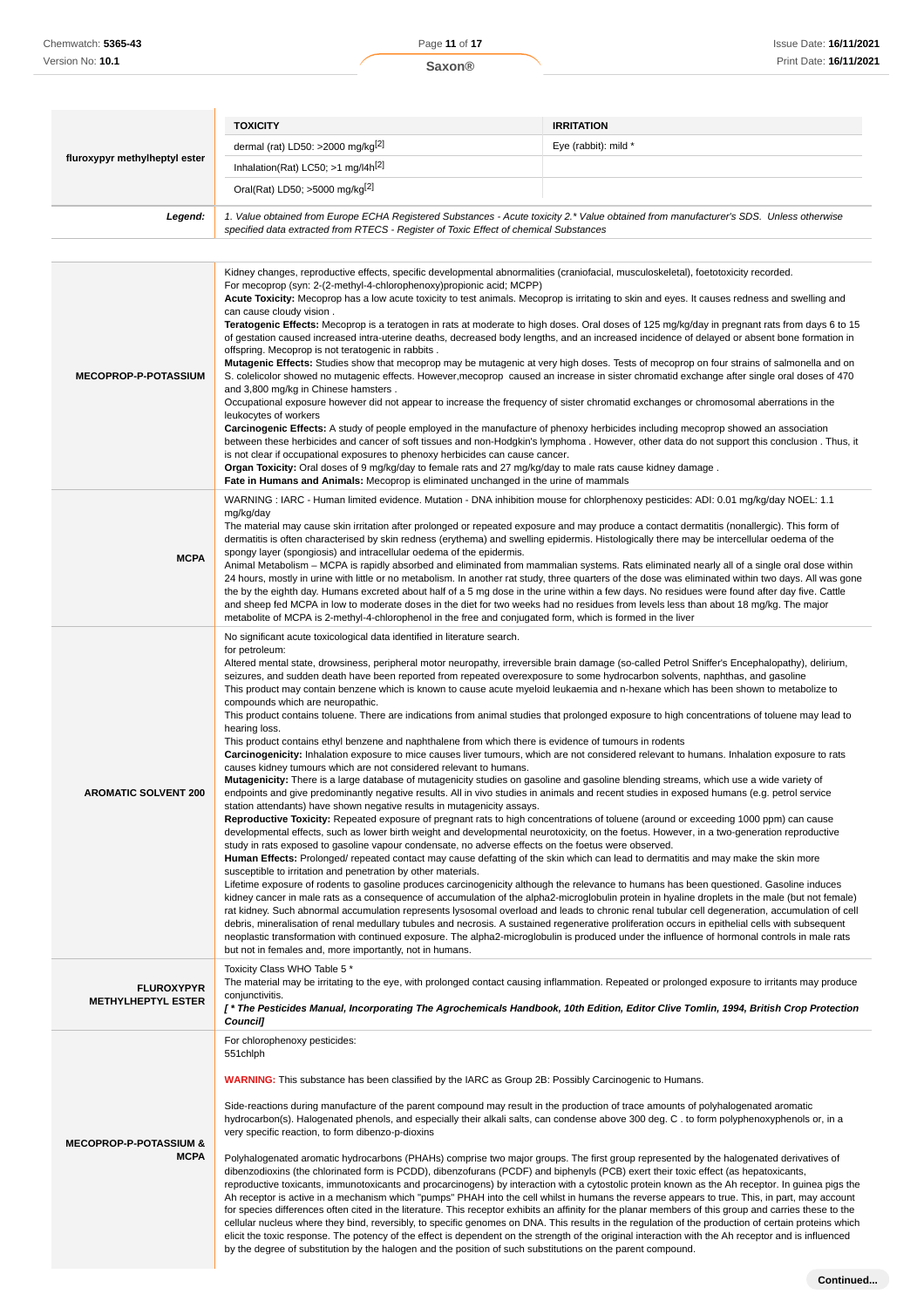The most potent molecule is 2,3,7,8-tetrachlorodibenzo-p-dioxin (TCDD) while the coplanar PCBs (including mono-ortho coplanars) possess approximately 1% of this potency. Nevertheless, all are said to exhibit "dioxin-like" behaviour and in environmental and health assessments it has been the practice to assign each a TCDD-equivalence value.

 The most subtle and important biological effects of the PHAHs are the effects on endocrine hormones and vitamin homeostasis. TCDD mimics the effect of thyroxin (a key metamorphosis signal during maturation) and may disrupt patterns of embryonic development at critical stages. Individuals from exposed wildlife populations have been observed to have altered sexual development, sexual dysfunction as adults and immune system suppression. Immunotoxic effects of the PHAHs (including the brominated congener, PBB) have been the subject of several studies. No clear pattern emerges in human studies however with T-cell numbers and function (a blood marker for immunological response) increasing in some and decreasing in others.

Developmental toxicity (e.g. cleft palate, hydronephrosis) occurs in relatively few species; functional alterations following TCDD exposure leads to deficits in cognitive functions in monkeys and to adverse effects in the male reproductive system of rats.

Three incidences have occurred which have introduced abnormally high levels of dioxin or dioxin-like congeners to humans. The explosion at a trichlorophenol-manufacturing plant in Seveso, Italy distributed TCDD across a large area of the country-side, whilst rice-oil contaminated with heat-transfer PCBs (and dioxin-like contaminants) has been consumed by two groups, on separate occasions (one in Yusho, Japan and another in Yu-cheng, Taiwan). The only symptom which can unequivocally be related to all these exposures is the development of chloracne, a disfiguring skin condition, following each incident. Contaminated oil poisonings also produced eye-discharge, swelling of eyelids and visual disturbances. The Babies born up to 3 years after maternal exposure (so-called "Yusho-babies") were characteristically brown skinned, coloured gums and nails and (frequently) produced eye-discharges. Delays in intellectual development have been noted. It has been estimated that Yu-cheng patients consumed an average level of 0.06 mg/kg body weight/day total PCB and 0.0002 mg/kg/day of PCDF before the onset of symptoms after 3 months. When the oil was withdrawn after 6 months they had consumed 1 gm total PCB containing 3.8 mg PCDF. Taiwanese patients consumed 10 times as much contaminated oil as the Japanese patients (because of later withdrawal); however since PCB/PCDF concentration in the Japanese oil was 10 times that consumed in Taiwan, patients from both countries consumed about the same amount of PCBs/PCDFs. Preliminary data from the Yusho cohort suggests a six-fold excess of liver cancer mortality in males and a three-fold excess in women.

Recent findings from Seveso indicate that the biological effects of low level exposure (BELLEs), experienced by a cohort located at a great distance from the plant, may be hormetic, i.e. may be protective AGAINST the development of cancer. The PHAHs do not appear to be genotoxic - they do not alter the integrity of DNA. This contrasts with the effects of the many polycyclic aromatic hydrocarbons (PAHs) (or more properly, their reactive metabolites). TCDD induces carcinogenic effects in the laboratory in all species, strains and sexes tested. These effects are dose-related and occur in many organs. Exposures as low as 0.001 ug/kg body weight/day produce carcinoma. Several studies implicate PCBs in the development of liver cancer in workers as well as multi-site cancers in animals. The second major group of PHAH consists of the non-planar PCB congeners which possess two or more ortho-substituted halogens. These have been shown to produce neurotoxic effects which are thought to reduce the concentration of the brain neurotransmitter, dopamine, by inhibiting certain enzyme-mediated processes. The specific effect elicited by both classes of PHAH seems to depend on the as much on the developmental status of the organism at the time of the exposure as on the level of exposure over a lifetime.

**NOTE:** Some jurisdictions require that health surveillance be conducted on workers occupationally exposed to polycyclic aromatic hydrocarbons. Such surveillance should emphasise

- demography, occupational and medical history
- health advice, including recognition of photosensitivity and skin changes
- physical examination if indicated
- records of personal exposure including photosensitivity

Asthma-like symptoms may continue for months or even years after exposure to the material ceases. This may be due to a non-allergenic condition known as reactive airways dysfunction syndrome (RADS) which can occur following exposure to high levels of highly irritating compound. Key criteria for the diagnosis of RADS include the absence of preceding respiratory disease, in a non-atopic individual, with abrupt onset of persistent asthma-like symptoms within minutes to hours of a documented exposure to the irritant. A reversible airflow pattern, on spirometry, with the presence of moderate to severe bronchial hyperreactivity on methacholine challenge testing and the lack of minimal lymphocytic inflammation, without eosinophilia, have also been included in the criteria for diagnosis of RADS. RADS (or asthma) following an irritating inhalation is an infrequent disorder with rates related to the concentration of and duration of exposure to the irritating substance. Industrial bronchitis, on the other hand, is a disorder that occurs as result of exposure due to high concentrations of irritating substance (often particulate in nature) and is completely reversible after exposure ceases. The disorder is characterised by dyspnea, cough and mucus production.

|                                             | $\checkmark$ |                                 |   |
|---------------------------------------------|--------------|---------------------------------|---|
| <b>Acute Toxicity</b>                       |              | Carcinogenicity                 | ◚ |
| <b>Skin Irritation/Corrosion</b>            | $\checkmark$ | Reproductivity                  | ◚ |
| <b>Serious Eye Damage/Irritation</b>        | $\checkmark$ | <b>STOT - Single Exposure</b>   | × |
| <b>Respiratory or Skin</b><br>sensitisation | ◠            | <b>STOT - Repeated Exposure</b> | M |
| <b>Mutagenicity</b>                         | ↗            | <b>Aspiration Hazard</b>        | ↗ |

Legend:  $\blacktriangleright$  - Data either not available or does not fill the criteria for classification  $\blacktriangleright$  – Data available to make classification

#### **SECTION 12 Ecological information**

| <b>Toxicity</b>      |                  |                           |                |                  |                  |
|----------------------|------------------|---------------------------|----------------|------------------|------------------|
|                      | Endpoint         | <b>Test Duration (hr)</b> | <b>Species</b> | Value            | Source           |
| <b>Saxon®</b>        | Not<br>Available | Not Available             | Not Available  | Not<br>Available | Not<br>Available |
|                      | Endpoint         | Test Duration (hr)        | <b>Species</b> | Value            | <b>Source</b>    |
| mecoprop-P-potassium | <b>LC50</b>      | 96h                       | Fish           | $>35.6$ mg/l     | $\overline{2}$   |
|                      | <b>EC50</b>      | 48h                       | Crustacea      | $>100$ mg/l      | $\overline{2}$   |
|                      | ECO(ECX)         | 48h                       | Crustacea      | >=100mg/l        | $\overline{2}$   |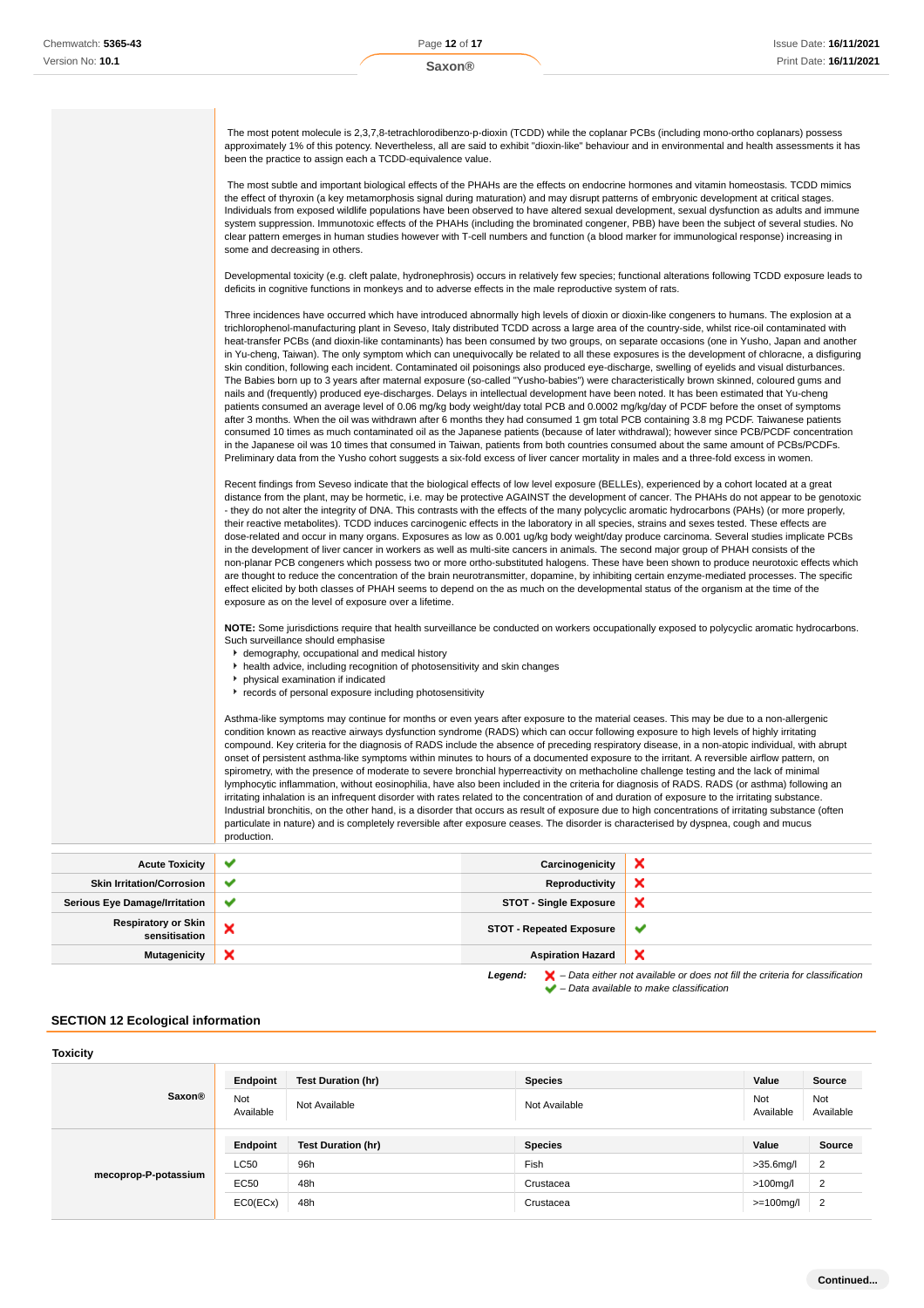| <b>Endpoint</b> | <b>Test Duration (hr)</b> | <b>Species</b>                | Value         | <b>Source</b>  |
|-----------------|---------------------------|-------------------------------|---------------|----------------|
| <b>BCF</b>      | 672h                      | Fish                          | <1<1.3        | $\overline{7}$ |
| EC10(ECx)       | 336h                      | Algae or other aquatic plants | $0.007$ mg/l  | 1              |
| EC50            | 72h                       | Algae or other aquatic plants | $0.38$ mg/l   |                |
| <b>LC50</b>     | 96h                       | Fish                          | >2.995mg/L    | 4              |
| EC50            | 96h                       | Algae or other aquatic plants | $0.21$ mg/l   | $\mathbf{1}$   |
| EC50            | 48h                       | Crustacea                     | >280.8mg/L    | 4              |
| <b>Endpoint</b> | <b>Test Duration (hr)</b> | <b>Species</b>                | Value         | Source         |
| EC50(ECx)       | 48h                       | Crustacea                     |               |                |
| EC50            | 72h                       | Algae or other aquatic plants | $<$ 1mg/l     |                |
| <b>LC50</b>     | 96h                       | Fish                          | $0.58$ mg/l   | $\overline{2}$ |
| EC50            | 48h                       | Crustacea                     | $0.95$ mg/l   |                |
| EC50            | 96h                       | Algae or other aquatic plants | $1$ mg/l      | $\overline{2}$ |
| Endpoint        | <b>Test Duration (hr)</b> | <b>Species</b>                | Value         | Source         |
| EC50(ECx)       | 120h                      | Algae or other aquatic plants | $0.074$ mg/L  | 4              |
| <b>LC50</b>     | 96h                       | Fish                          | $>0.115$ mg/L | 4              |
| <b>EC50</b>     | 96h                       | Algae or other aquatic plants | >1.864mg/L    | 4              |
|                 |                           |                               |               | $0.95$ mg/l    |

Very toxic to aquatic organisms, may cause long-term adverse effects in the aquatic environment.

Do NOT allow product to come in contact with surface waters or to intertidal areas below the mean high water mark. Do not contaminate water when cleaning equipment or disposing of equipment wash-waters.

Wastes resulting from use of the product must be disposed of on site or at approved waste sites.

Prevent, by any means available, spillage from entering drains or water courses.

**DO NOT** discharge into sewer or waterways.

## **Persistence and degradability**

| Ingredient                    | Persistence: Water/Soil     | Persistence: Air              |
|-------------------------------|-----------------------------|-------------------------------|
| <b>MCPA</b>                   | HIGH (Half-life = 180 days) | LOW (Half-life $= 2.19$ days) |
| fluroxypyr methylheptyl ester | <b>HIGH</b>                 | <b>HIGH</b>                   |

#### **Bioaccumulative potential**

| Ingredient                    | <b>Bioaccumulation</b>   |
|-------------------------------|--------------------------|
| <b>MCPA</b>                   | LOW (BCF = 13)           |
| aromatic solvent 200          | LOW (BCF = $159$ )       |
| fluroxypyr methylheptyl ester | $HIGH (LogKOW = 5.2571)$ |

### **Mobility in soil**

| Ingredient                    | <b>Mobility</b>     |
|-------------------------------|---------------------|
| <b>MCPA</b>                   | $LOW (KOC = 29.41)$ |
| fluroxypyr methylheptyl ester | LOW (KOC = 4678)    |

## **SECTION 13 Disposal considerations**

#### **Waste treatment methods**

| Product / Packaging disposal | • Containers may still present a chemical hazard/ danger when empty.<br>Return to supplier for reuse/ recycling if possible.<br>Otherwise:<br>If container can not be cleaned sufficiently well to ensure that residuals do not remain or if the container cannot be used to store the same<br>product, then puncture containers, to prevent re-use, and bury at an authorised landfill.<br>Mere possible retain label warnings and SDS and observe all notices pertaining to the product.<br>DO NOT allow wash water from cleaning or process equipment to enter drains.<br>It may be necessary to collect all wash water for treatment before disposal.<br>In all cases disposal to sewer may be subject to local laws and regulations and these should be considered first.<br>• Where in doubt contact the responsible authority.<br>Recycle wherever possible.<br>▶ Consult manufacturer for recycling options or consult local or regional waste management authority for disposal if no suitable treatment or<br>disposal facility can be identified.<br>Freat and neutralise at an approved treatment plant. Treatment should involve: Neutralisation followed by: burial in a land-fill specifically<br>licensed to accept chemical and / or pharmaceutical wastes or Incineration in a licensed apparatus.<br>Decontaminate empty containers. Observe all label safeguards until containers are cleaned and destroyed. |
|------------------------------|----------------------------------------------------------------------------------------------------------------------------------------------------------------------------------------------------------------------------------------------------------------------------------------------------------------------------------------------------------------------------------------------------------------------------------------------------------------------------------------------------------------------------------------------------------------------------------------------------------------------------------------------------------------------------------------------------------------------------------------------------------------------------------------------------------------------------------------------------------------------------------------------------------------------------------------------------------------------------------------------------------------------------------------------------------------------------------------------------------------------------------------------------------------------------------------------------------------------------------------------------------------------------------------------------------------------------------------------------------------------------------------------------------------------------------|

Ensure that the hazardous substance is disposed in accordance with the Hazardous Substances (Disposal) Notice 2017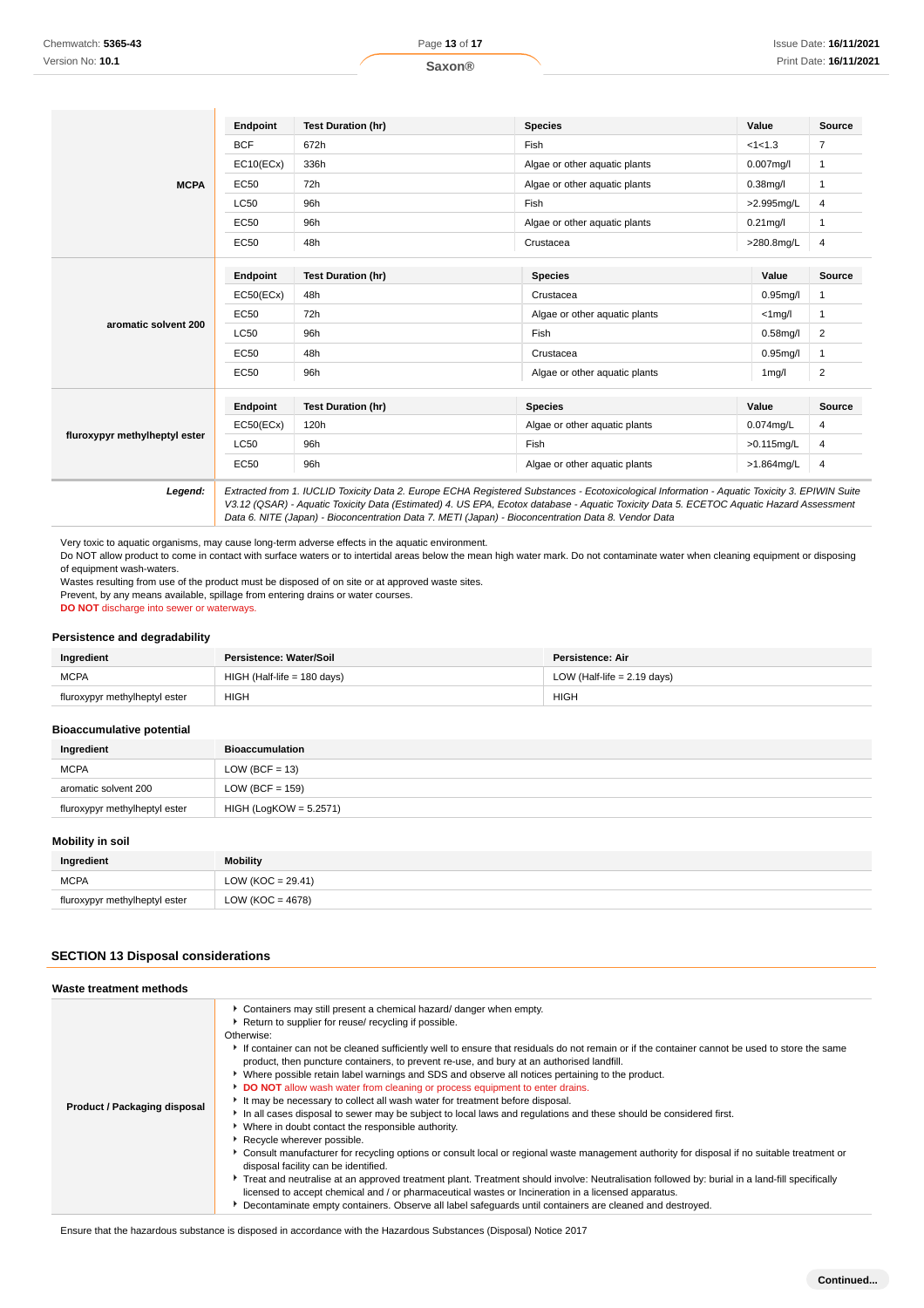#### **Disposal Requirements**

Packages that have been in direct contact with the hazardous substance must be only disposed if the hazardous substance was appropriately removed and cleaned out from the package. The package must be disposed according to the manufacturer's directions taking into account the material it is made of. Packages which hazardous content have been appropriately treated and removed may be recycled.

The hazardous substance must only be disposed if it has been treated by a method that changed the characteristics or composition of the substance and it is no longer hazardous. Only dispose to the environment if a tolerable exposure limit has been set for the substance.

Only deposit the hazardous substance into or onto a landfill or sewage facility or incinerator, where the hazardous substance can be handled and treated appropriately.

#### **SECTION 14 Transport information**

### **Labels Required**

| <b>Marine Pollutant</b> |    |
|-------------------------|----|
| <b>HAZCHEM</b>          | 2X |

### **Land transport (UN)**

| UN number                    | 1760                                                              |
|------------------------------|-------------------------------------------------------------------|
| UN proper shipping name      | CORROSIVE LIQUID, N.O.S. (contains MCPA and mecoprop-P-potassium) |
| Transport hazard class(es)   | Class<br>8<br>Subrisk<br>Not Applicable                           |
| Packing group                | $\mathbf{H}$                                                      |
| <b>Environmental hazard</b>  | Environmentally hazardous                                         |
| Special precautions for user | Special provisions<br>274<br>Limited quantity<br>1 <sub>L</sub>   |

## **Air transport (ICAO-IATA / DGR)**

| UN number                    | 1760                                                                                                                                                                                                                                      |  |                                             |  |
|------------------------------|-------------------------------------------------------------------------------------------------------------------------------------------------------------------------------------------------------------------------------------------|--|---------------------------------------------|--|
| UN proper shipping name      | Corrosive liquid, n.o.s. * (contains MCPA and mecoprop-P-potassium)                                                                                                                                                                       |  |                                             |  |
| Transport hazard class(es)   | <b>ICAO/IATA Class</b><br>8<br>ICAO / IATA Subrisk<br>Not Applicable<br><b>ERG Code</b><br>8L                                                                                                                                             |  |                                             |  |
| Packing group                | $\mathbf{II}$                                                                                                                                                                                                                             |  |                                             |  |
| <b>Environmental hazard</b>  | Environmentally hazardous                                                                                                                                                                                                                 |  |                                             |  |
| Special precautions for user | Special provisions<br>Cargo Only Packing Instructions<br>Cargo Only Maximum Qty / Pack<br>Passenger and Cargo Packing Instructions<br>Passenger and Cargo Maximum Qty / Pack<br>Passenger and Cargo Limited Quantity Packing Instructions |  | A3 A803<br>855<br>30L<br>851<br>1 L<br>Y840 |  |
|                              | Passenger and Cargo Limited Maximum Qty / Pack                                                                                                                                                                                            |  | 0.5L                                        |  |

#### **Sea transport (IMDG-Code / GGVSee)**

| UN number                    | 1760                                                                 |                                                                   |  |  |
|------------------------------|----------------------------------------------------------------------|-------------------------------------------------------------------|--|--|
| UN proper shipping name      |                                                                      | CORROSIVE LIQUID, N.O.S. (contains MCPA and mecoprop-P-potassium) |  |  |
| Transport hazard class(es)   | <b>IMDG Class</b><br><b>IMDG Subrisk</b>                             | 8<br>Not Applicable                                               |  |  |
| Packing group                | $\mathbf{I}$                                                         |                                                                   |  |  |
| <b>Environmental hazard</b>  | <b>Marine Pollutant</b>                                              |                                                                   |  |  |
| Special precautions for user | <b>EMS Number</b><br>Special provisions<br><b>Limited Quantities</b> | $F-A$ , S-B<br>274<br>1 <sub>L</sub>                              |  |  |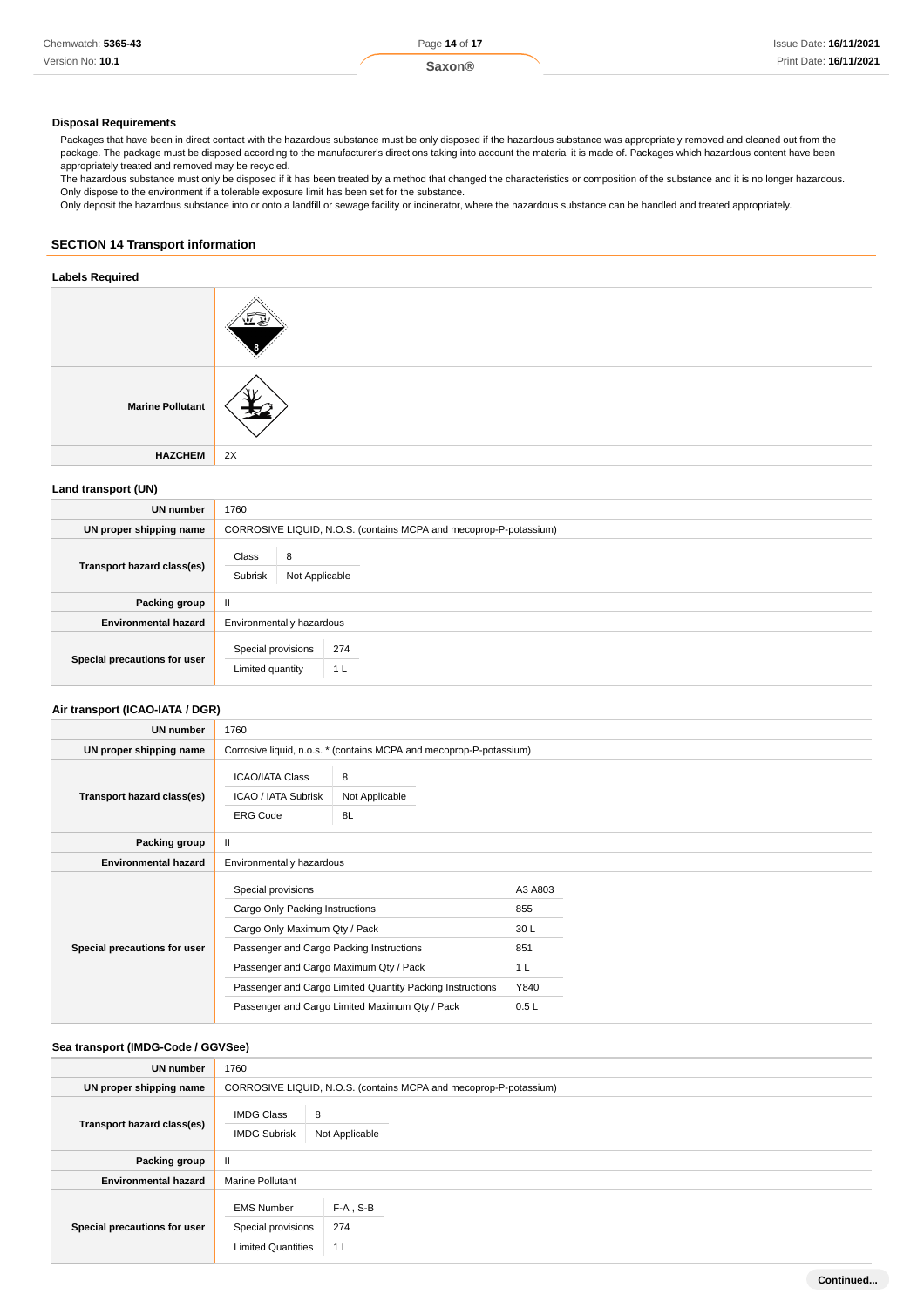#### **Transport in bulk according to Annex II of MARPOL and the IBC code** Not Applicable

## **Transport in bulk in accordance with MARPOL Annex V and the IMSBC Code**

| <b>Product name</b>           | Group         |
|-------------------------------|---------------|
| mecoprop-P-potassium          | Not Available |
| <b>MCPA</b>                   | Not Available |
| aromatic solvent 200          | Not Available |
| fluroxypyr methylheptyl ester | Not Available |

## **Transport in bulk in accordance with the ICG Code**

| <b>Product name</b>           | <b>Ship Type</b> |
|-------------------------------|------------------|
| mecoprop-P-potassium          | Not Available    |
| <b>MCPA</b>                   | Not Available    |
| aromatic solvent 200          | Not Available    |
| fluroxypyr methylheptyl ester | Not Available    |

## **SECTION 15 Regulatory information**

## **Safety, health and environmental regulations / legislation specific for the substance or mixture**

This substance is to be managed using the conditions specified in an applicable Group Standard

| <b>HSR Number</b> | <b>Group Standard</b> |
|-------------------|-----------------------|
| HSR100501         | Not Available         |
|                   |                       |

Please refer to Section 8 of the SDS for any applicable tolerable exposure limit or Section 12 for environmental exposure limit.

# **mecoprop-P-potassium is found on the following regulatory lists**

| New Zealand Approved Hazardous Substances with controls                                          | New Zealand Inventory of Chemicals (NZIoC)                                                                           |  |  |
|--------------------------------------------------------------------------------------------------|----------------------------------------------------------------------------------------------------------------------|--|--|
| New Zealand Hazardous Substances and New Organisms (HSNO) Act - Classification<br>of Chemicals   |                                                                                                                      |  |  |
| MCPA is found on the following regulatory lists                                                  |                                                                                                                      |  |  |
| International Agency for Research on Cancer (IARC) - Agents Classified by the IARC<br>Monographs | New Zealand Hazardous Substances and New Organisms (HSNO) Act - Classification<br>of Chemicals - Classification Data |  |  |
| International Agency for Research on Cancer (IARC) - Agents Classified by the IARC               | New Zealand Inventory of Chemicals (NZIoC)                                                                           |  |  |
| Monographs - Group 2B: Possibly carcinogenic to humans                                           | New Zealand Workplace Exposure Standards (WES)                                                                       |  |  |
| New Zealand Approved Hazardous Substances with controls                                          |                                                                                                                      |  |  |
| New Zealand Hazardous Substances and New Organisms (HSNO) Act - Classification<br>of Chemicals   |                                                                                                                      |  |  |
| aromatic solvent 200 is found on the following regulatory lists                                  |                                                                                                                      |  |  |
| International Agency for Research on Cancer (IARC) - Agents Classified by the IARC               | New Zealand Inventory of Chemicals (NZIoC)                                                                           |  |  |
| Monographs                                                                                       |                                                                                                                      |  |  |
| fluroxypyr methylheptyl ester is found on the following regulatory lists                         |                                                                                                                      |  |  |
| New Zealand Approved Hazardous Substances with controls                                          | New Zealand Hazardous Substances and New Organisms (HSNO) Act - Classification                                       |  |  |
| New Zealand Hazardous Substances and New Organisms (HSNO) Act - Classification                   | of Chemicals - Classification Data                                                                                   |  |  |
| of Chemicals                                                                                     | New Zealand Inventory of Chemicals (NZIoC)                                                                           |  |  |
|                                                                                                  |                                                                                                                      |  |  |

#### **Hazardous Substance Location**

Subject to the Health and Safety at Work (Hazardous Substances) Regulations 2017.

| <b>Hazard Class</b> | <b>Quantity (Compliance Certificate)</b> | Quantity (Compliance Certificate - Farms >4 ha) |  |
|---------------------|------------------------------------------|-------------------------------------------------|--|
| 8.2P                | 250 kg or 250 L                          | 3500 kg or 3500 L                               |  |

#### **Certified Handler**

Subject to Part 4 of the Health and Safety at Work (Hazardous Substances) Regulations 2017.

| <b>Class of substance</b> | Quantities<br>_____ |
|---------------------------|---------------------|
| Not Applicable            | Not Applicable      |

Refer Group Standards for further information

## **Maximum quantities of certain hazardous substances permitted on passenger service vehicles**

Subject to Regulation 13.14 of the Health and Safety at Work (Hazardous Substances) Regulations 2017.

|                       | ≅ (aggregate water capacity in mL) | Liquid (L) | Solid (kg) | Maximum quantity per package for each classification |
|-----------------------|------------------------------------|------------|------------|------------------------------------------------------|
| 8.2E<br>$\sim$ $\sim$ | 120<br>__                          |            |            |                                                      |

#### **Tracking Requirements**

Not Applicable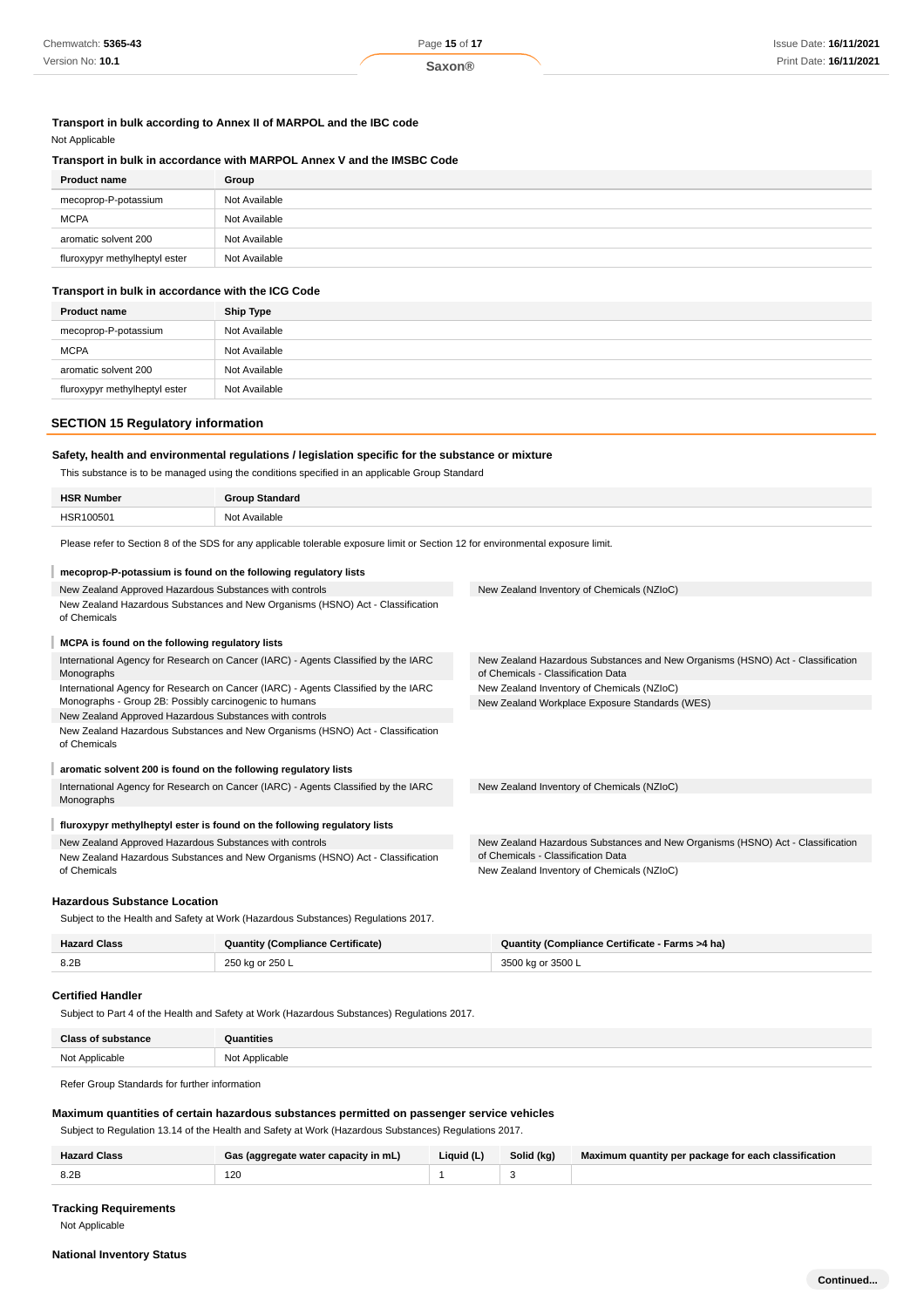| <b>National Inventory</b>                          | <b>Status</b>                                                                                                                                                                                       |  |  |
|----------------------------------------------------|-----------------------------------------------------------------------------------------------------------------------------------------------------------------------------------------------------|--|--|
| Australia - AIIC / Australia<br>Non-Industrial Use | No (fluroxypyr methylheptyl ester)                                                                                                                                                                  |  |  |
| Canada - DSL                                       | No (mecoprop-P-potassium; MCPA; fluroxypyr methylheptyl ester)                                                                                                                                      |  |  |
| Canada - NDSL                                      | No (mecoprop-P-potassium; aromatic solvent 200; fluroxypyr methylheptyl ester)                                                                                                                      |  |  |
| China - IECSC                                      | No (mecoprop-P-potassium; fluroxypyr methylheptyl ester)                                                                                                                                            |  |  |
| Europe - EINEC / ELINCS / NLP                      | Yes                                                                                                                                                                                                 |  |  |
| Japan - ENCS                                       | No (aromatic solvent 200; fluroxypyr methylheptyl ester)                                                                                                                                            |  |  |
| Korea - KECI                                       | No (mecoprop-P-potassium)                                                                                                                                                                           |  |  |
| New Zealand - NZIoC                                | Yes                                                                                                                                                                                                 |  |  |
| Philippines - PICCS                                | No (mecoprop-P-potassium; fluroxypyr methylheptyl ester)                                                                                                                                            |  |  |
| USA - TSCA                                         | No (mecoprop-P-potassium; fluroxypyr methylheptyl ester)                                                                                                                                            |  |  |
| Taiwan - TCSI                                      | No (mecoprop-P-potassium)                                                                                                                                                                           |  |  |
| Mexico - INSQ                                      | No (mecoprop-P-potassium)                                                                                                                                                                           |  |  |
| Vietnam - NCI                                      | Yes                                                                                                                                                                                                 |  |  |
| Russia - FBEPH                                     | No (mecoprop-P-potassium; fluroxypyr methylheptyl ester)                                                                                                                                            |  |  |
| Legend:                                            | $Yes = All CAS declared ingredients are on the inventory$<br>No = One or more of the CAS listed ingredients are not on the inventory. These ingredients may be exempt or will require registration. |  |  |

#### **SECTION 16 Other information**

| ∍~ | 161<br>2021 |
|----|-------------|
|    |             |

#### **SDS Version Summary**

| Version | Date of<br>Update | <b>Sections Updated</b>                                                                                                                                                                                                                                                                                                                                                                                                                                                                           |
|---------|-------------------|---------------------------------------------------------------------------------------------------------------------------------------------------------------------------------------------------------------------------------------------------------------------------------------------------------------------------------------------------------------------------------------------------------------------------------------------------------------------------------------------------|
| 8.1     | 03/05/2021        | Acute Health (inhaled), Acute Health (skin), Chronic Health, Classification, Disposal, Exposure Standard, Fire Fighter (fire<br>fighting), First Aid (skin), First Aid (swallowed), Handling Procedure, Ingredients, Personal Protection (hands/feet), Spills (minor),<br>Storage (storage incompatibility), Storage (storage requirement), Toxicity and Irritation (Other), Use                                                                                                                  |
| 10.1    | 16/11/2021        | Acute Health (inhaled), Acute Health (skin), Advice to Doctor, Chronic Health, Classification, Disposal, Environmental, Fire<br>Fighter (extinguishing media), Fire Fighter (fire/explosion hazard), Fire Fighter (fire fighting), First Aid (inhaled), First Aid (skin),<br>Handling Procedure, Personal Protection (other), Spills (major), Spills (minor), Storage (storage incompatibility), Storage<br>(storage requirement), Storage (suitable container), Transport, Transport Information |

#### **Other information**

#### **Ingredients with multiple cas numbers**

| Name                 | <b>CAS No</b>          |
|----------------------|------------------------|
| mecoprop-P-potassium | 66423-05-0. 1929-86-8  |
| aromatic solvent 200 | 64742-94-5, 63231-51-6 |

Classification of the preparation and its individual components has drawn on official and authoritative sources as well as independent review by the Chemwatch Classification committee using available literature references.

The SDS is a Hazard Communication tool and should be used to assist in the Risk Assessment. Many factors determine whether the reported Hazards are Risks in the workplace or other settings. Risks may be determined by reference to Exposures Scenarios. Scale of use, frequency of use and current or available engineering controls must be considered.

### **Definitions and abbreviations**

PC-TWA: Permissible Concentration-Time Weighted Average PC-STEL: Permissible Concentration-Short Term Exposure Limit IARC: International Agency for Research on Cancer ACGIH: American Conference of Governmental Industrial Hygienists STEL: Short Term Exposure Limit TEEL: Temporary Emergency Exposure Limit。 IDLH: Immediately Dangerous to Life or Health Concentrations ES: Exposure Standard OSF: Odour Safety Factor NOAEL :No Observed Adverse Effect Level LOAEL: Lowest Observed Adverse Effect Level TLV: Threshold Limit Value LOD: Limit Of Detection OTV: Odour Threshold Value BCF: BioConcentration Factors BEI: Biological Exposure Index AIIC: Australian Inventory of Industrial Chemicals DSL: Domestic Substances List NDSL: Non-Domestic Substances List IECSC: Inventory of Existing Chemical Substance in China EINECS: European INventory of Existing Commercial chemical Substances ELINCS: European List of Notified Chemical Substances NLP: No-Longer Polymers ENCS: Existing and New Chemical Substances Inventory KECI: Korea Existing Chemicals Inventory